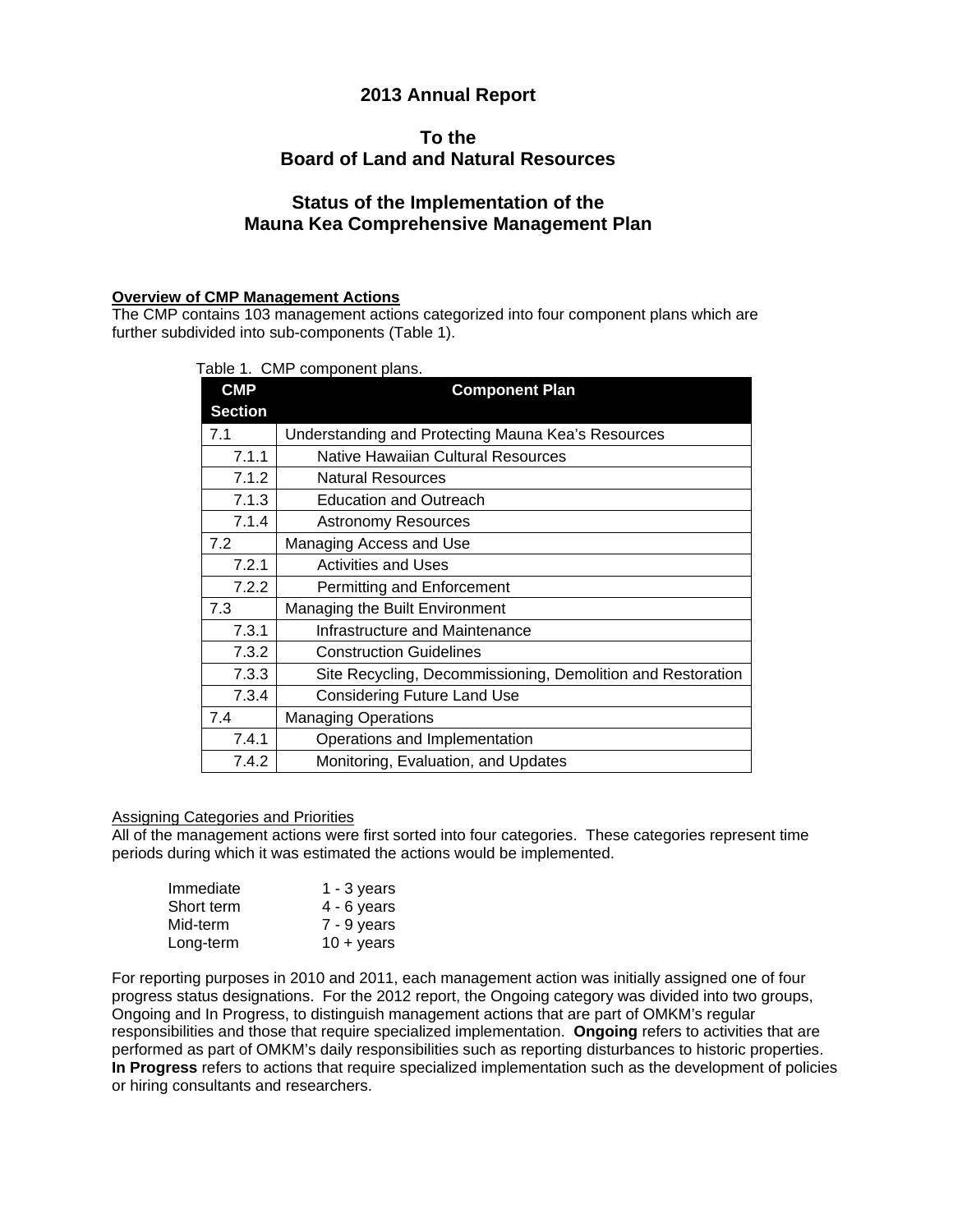| In Progress<br>Ongoing | Management action that requires specialized implementation<br>Management action is currently being implemented and/or initiated and will<br>continue indefinitely because they are part of OMKM's continuing<br>management responsibilities |
|------------------------|---------------------------------------------------------------------------------------------------------------------------------------------------------------------------------------------------------------------------------------------|
| As Needed              | Management action is implemented on an as needed basis, such as during<br>a construction project,                                                                                                                                           |
| Completed              | Management action is completed                                                                                                                                                                                                              |
| Short to Long Term     | Management action still to be implemented during its scheduled time<br>period                                                                                                                                                               |

### **2012 – 2013 Summary of Implementation Status**

Of the total 103 management actions, 22 actions are currently **In Progress** (initiated and currently being implemented) and 32 are **Ongoing**. All of the Immediate actions are either In Progress or are Ongoing. Twenty-two are categorized as Short - Long term actions waiting to be implemented according to the implementation schedule described above.

The number of **Completed** actions remains the same at four. Of the total number of management action items, 37 were identified as those that would likely have a completion date while the remaining 66 items, when all are initiated, will continue on an ongoing basis because they part of OMKM's long term management responsibilities. Some of the action items when completed will be re-designated as ongoing such as the completion of plans followed by implementation.

The 23 **As Needed** actions relate to construction and decommissioning activities and will be implemented when these type of activities occur.

Appendix A lists the implementation status with commentary explanations for the CMP management actions.

Table 2 below summarizes of the implementation status for 2013 including a comparison of the ongoing action items for 2012. Appendix A lists the implementation status for all the CMP management actions.

|                                                                      |                 | <b>Implementation Schedule</b><br>(2013) |             |                       |                |                  |
|----------------------------------------------------------------------|-----------------|------------------------------------------|-------------|-----------------------|----------------|------------------|
| <b>Component Plan</b>                                                | 2012<br>Ongoing | Ongoing                                  | In Progress | Short to<br>-ong Term | Completed      | <b>As Needed</b> |
| 7.1: Understanding and Protecting Mauna Kea's Resources              |                 |                                          |             |                       |                |                  |
| 7.1.1: Native Hawaiian Cultural Resources (14)                       | 1               | 1                                        | 9           | $\overline{2}$        |                |                  |
| 7.1.2: Natural Resources (18)                                        | 3               | 5                                        | 3           | 7                     |                | 3                |
| 7.1.3: Education and Outreach (8)                                    | 2               | 5                                        |             | 3                     |                |                  |
| 7.1.4: Astronomy Resources (2)                                       |                 | 1                                        |             |                       |                |                  |
| 7.2: Managing Access and Use                                         |                 |                                          |             |                       |                |                  |
| 7.2.1: Activities and Uses (12)                                      | 7               | 7                                        | 4           |                       |                |                  |
| 7.2.2: Permitting and Enforcement (8)                                | 6               | 6                                        |             |                       | $\overline{2}$ |                  |
| 7.3: Managing the Built Environment                                  |                 |                                          |             |                       |                |                  |
| 7.3.1: Infrastructure and Maintenance (14)                           |                 | $\overline{c}$                           | 4           | 7                     |                |                  |
| 7.3.2: Construction Guidelines (9)                                   |                 |                                          |             |                       |                | 9                |
| 7.3.3: Site Recycling, Decommissioning, Demolition & Restoration (3) |                 |                                          |             |                       |                | 3                |
| 7.3.4: Considering Future Land Use (7)                               | 1               | 1                                        |             | 1                     |                | 5                |
| 7.4: Managing Operations                                             |                 |                                          |             |                       |                |                  |
| 7.4.1: Operations and Implementation (5)                             | 3               | 3                                        |             |                       |                |                  |
| 7.4.2: Monitoring, Evaluation, and Updates (3)                       | 1               | 1                                        |             | 1                     |                |                  |
| <b>Total</b>                                                         | 26              | 32                                       | 22          | 22                    |                | 23               |

Table 2. 2013 implementation status of the CMP management actions including a comparison between the 2012 and 2013 current (ongoing) implementation.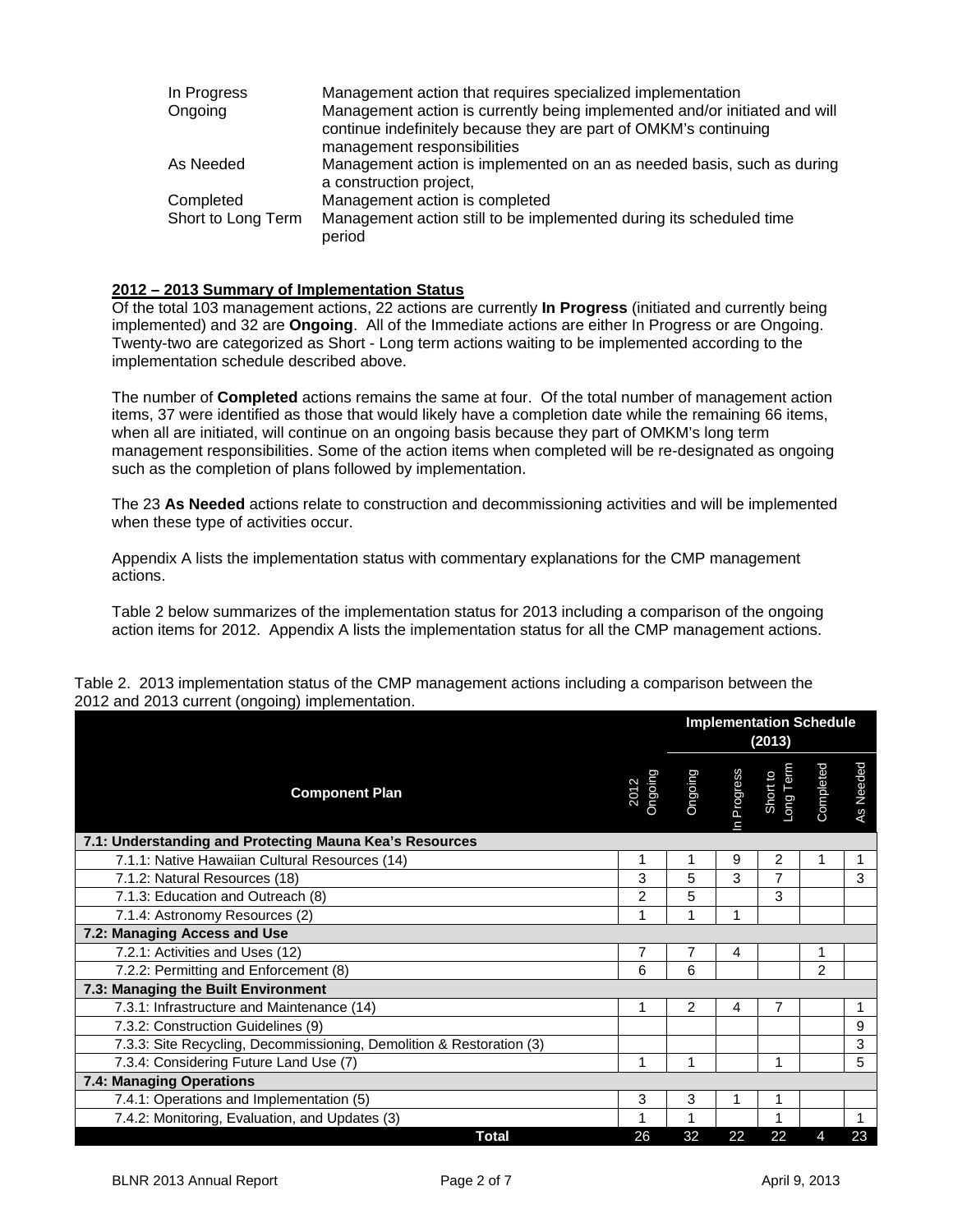### **CMP Management Action Implementation Overview**

As reported in earlier reports OMKM identified five priority categories to be implemented in the immediate term (1 – 3 years). Efforts have been initiated in all of the categories and are described below.

### **Priority Categories:**

- Research
- Monitoring
- Resources Management Programs
- **Education, Training and Outreach**
- **Printed Materials & Public Forums**

**Research.** Research efforts continue the establish baseline data. In addition to the wekiu bug, alien arthropods and botanical resources, OMKM is planning to initiate a three-year study on the status of permafrost in the summit region. Concerns about climate change places an urgency to learn more about permafrost on the summit and the potential impacts on the biota, and the natural and cultural landscapes. OMKM is also looking into collaborating with the UH Geography and Meteorology departments on developing a sea-level to summit monitoring system to track changes in weather over the long term. Data collected would be useful in monitoring long-term weather conditions on the summit, as well as monitoring altitudinal changes and impacts on ecosystems from sea level to the summit.

The number of visitors to Mauna Kea is increasing, most are out-of-state visitors who rent vehicles from rental car agencies. The Visitor Information Station is over capacity, particularly during the sunset and stargazing period. Traffic and parking is congested and there is real concern that someone could be hit by vehicles descending from the mountain after dark. There is a need to improve the Visitor Information Station, provide for more parking and design better traffic routing. One of the Hawaii Island representatives introduced a CIP request to study and plan for infrastructure improvements at the mid-level facilities at Hale Pohaku. The outcome of this request is pending.

To immediately address growing concerns about pedestrian safety, OMKM and Mauna Kea Support Services (MKSS) is working with the County of Hawaii to install speed bumps, add "calming" road surface markings, e.g., pedestrian cross walks, impending speed bumps, and speed and caution signs.

| Initiate surveys and studies on flora and<br>fauna, geology and hydrology,<br>climate/weather and air quality, and<br>erosion. | Initiate study on permafrost<br>$\bullet$<br>3-year survey on native and other summit<br>$\bullet$<br>arthropods commenced in the Fall 2011.<br>Botanical survey of UH's lands was<br>$\bullet$<br>completed in the summer 2011.<br>A 4-year climate change study<br>$\bullet$<br>commenced in the Spring 2012.<br>Pending funding, coordinate with UH<br>$\bullet$<br>Geography and Meteorological Depts. on<br>installing a summit weather tower to part of<br>a weather monitoring system stretching<br>from sea level to the summit. |
|--------------------------------------------------------------------------------------------------------------------------------|------------------------------------------------------------------------------------------------------------------------------------------------------------------------------------------------------------------------------------------------------------------------------------------------------------------------------------------------------------------------------------------------------------------------------------------------------------------------------------------------------------------------------------------|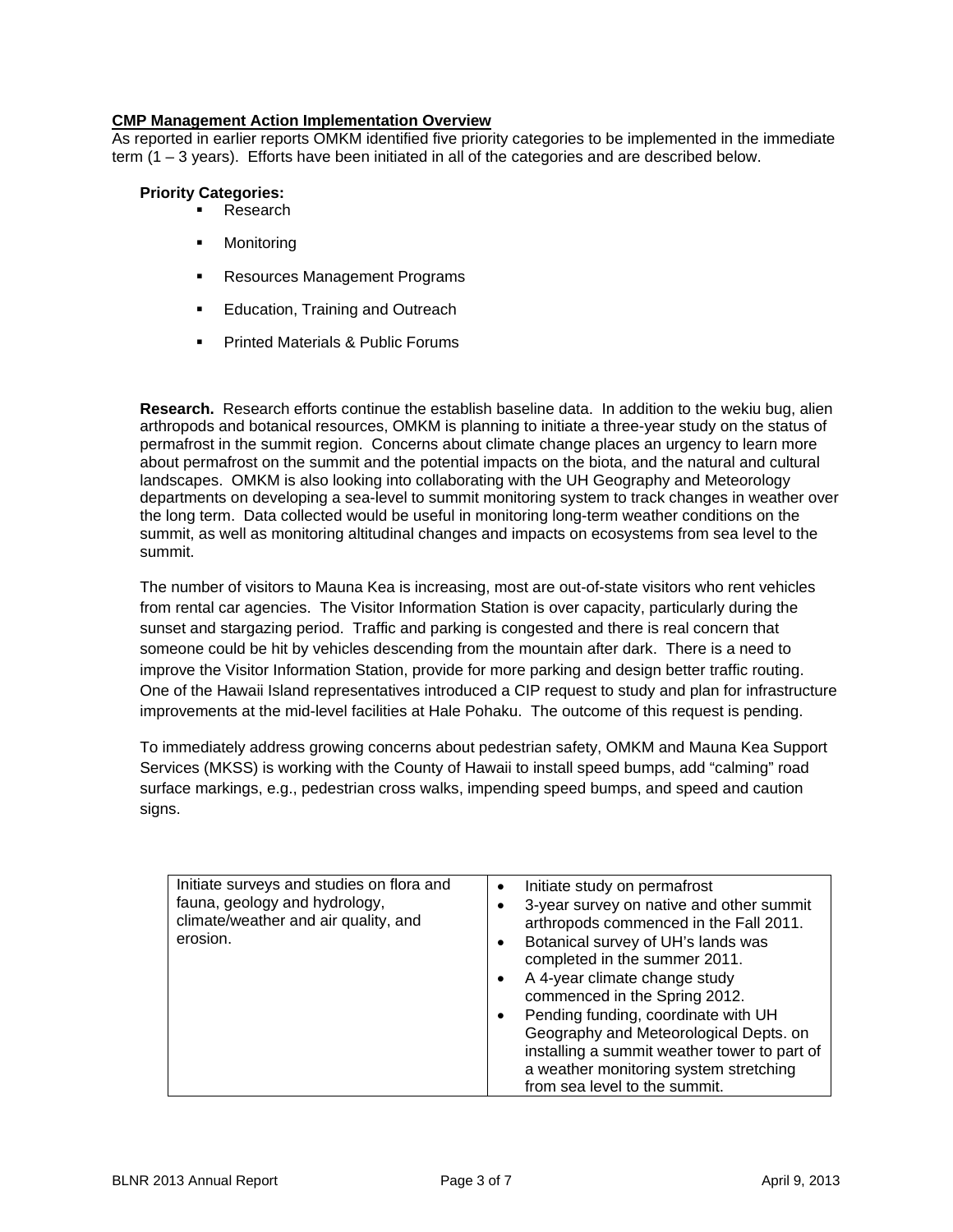| Initiate surveys of human activities and<br>needs such as commercial tour capacity<br>and fees, traffic, parking and public<br>facilities. | <b>OMKM and Mauna Kea Support Services</b><br>$\bullet$<br>are currently reviewing the parking and<br>traffic situation at the mid-level facility. A<br>CIP request was submitted by a Hawaii<br>Island representative for the study and<br>planning. The status of the request is<br>pending.<br>Rangers continue to submit daily reports<br>on human activities; data are inputted into<br>a database.<br>A vehicle counter is planned for installation<br>٠<br>that will keep a real time count of all<br>vehicles above Hale Pohaku, including<br>specific counts of observatory and<br>commercial vehicles on the mountain.<br>Submittal to DLNR for approval is pending<br>the conclusion of the contested case for<br>the Thirty Meter Telescope.<br>Survey of visitors was completed at Hale<br>٠<br>Pohaku. The majority are non-resident<br>visitors. |
|--------------------------------------------------------------------------------------------------------------------------------------------|-----------------------------------------------------------------------------------------------------------------------------------------------------------------------------------------------------------------------------------------------------------------------------------------------------------------------------------------------------------------------------------------------------------------------------------------------------------------------------------------------------------------------------------------------------------------------------------------------------------------------------------------------------------------------------------------------------------------------------------------------------------------------------------------------------------------------------------------------------------------|
| Continue studies on the wēkiu bug and<br>alien arthropods                                                                                  | Research on the biodiversity of arthropods<br>$\bullet$<br>continues.                                                                                                                                                                                                                                                                                                                                                                                                                                                                                                                                                                                                                                                                                                                                                                                           |
| <b>Other Studies</b>                                                                                                                       | Pending funding, OMKM would like to<br>$\bullet$<br>initiate a study of commercial tour activities<br>to determine the "capacity" for commercial<br>tour operators.                                                                                                                                                                                                                                                                                                                                                                                                                                                                                                                                                                                                                                                                                             |

**Monitoring.** Monitoring is an ongoing and long-term priority that is needed to assess the status of the resources over time.

Annual surveys of the wēkiu bug, which began in 2002, and alien arthropods, in 2007, continue. A monitoring plan for botanical resources will be developed following a review of the botanical report.

| Initiate monitoring of the archaeological<br>resources.      | A monitoring plan is currently undergoing<br>$\bullet$<br>review.                                                                                                                                                                                            |
|--------------------------------------------------------------|--------------------------------------------------------------------------------------------------------------------------------------------------------------------------------------------------------------------------------------------------------------|
| Continue surveys of the wekiu bug and<br>arthropods species. | Annual surveys of alien arthropods at the<br>$\bullet$<br>mid-level location and selected locations<br>on the summit.<br>Annual surveys of the wekiu bug.<br>$\bullet$<br>Ant monitoring program of facilities at Hale<br>$\bullet$<br>Pohaku and the summit |
| Initiate monitoring of new categories of                     | Monitoring plans will be developed<br>$\bullet$                                                                                                                                                                                                              |
| resources using data obtained during the                     | following baseline surveys, e.g., monitoring                                                                                                                                                                                                                 |
| baseline data gathering stage.                               | of botanical resources.                                                                                                                                                                                                                                      |

**Resources Management Programs.** Concurrent with the gathering of baseline information is the need to develop and implement resource management programs. OMKM together with Kahu Kū Mauna developed preliminary policies for the construction of new cultural features, scattering of cremated human remains, and the stacking of rocks. The Kahu Ku Mauna believes the construction of ahu is a traditional practice and, therefore, are cultural features. They should not be lumped together with the "stacking of rocks" that is part of CR-9. Instead, ahu should be included as part of CR-7, construction of new cultural features. The next step is to take the ideas and recommended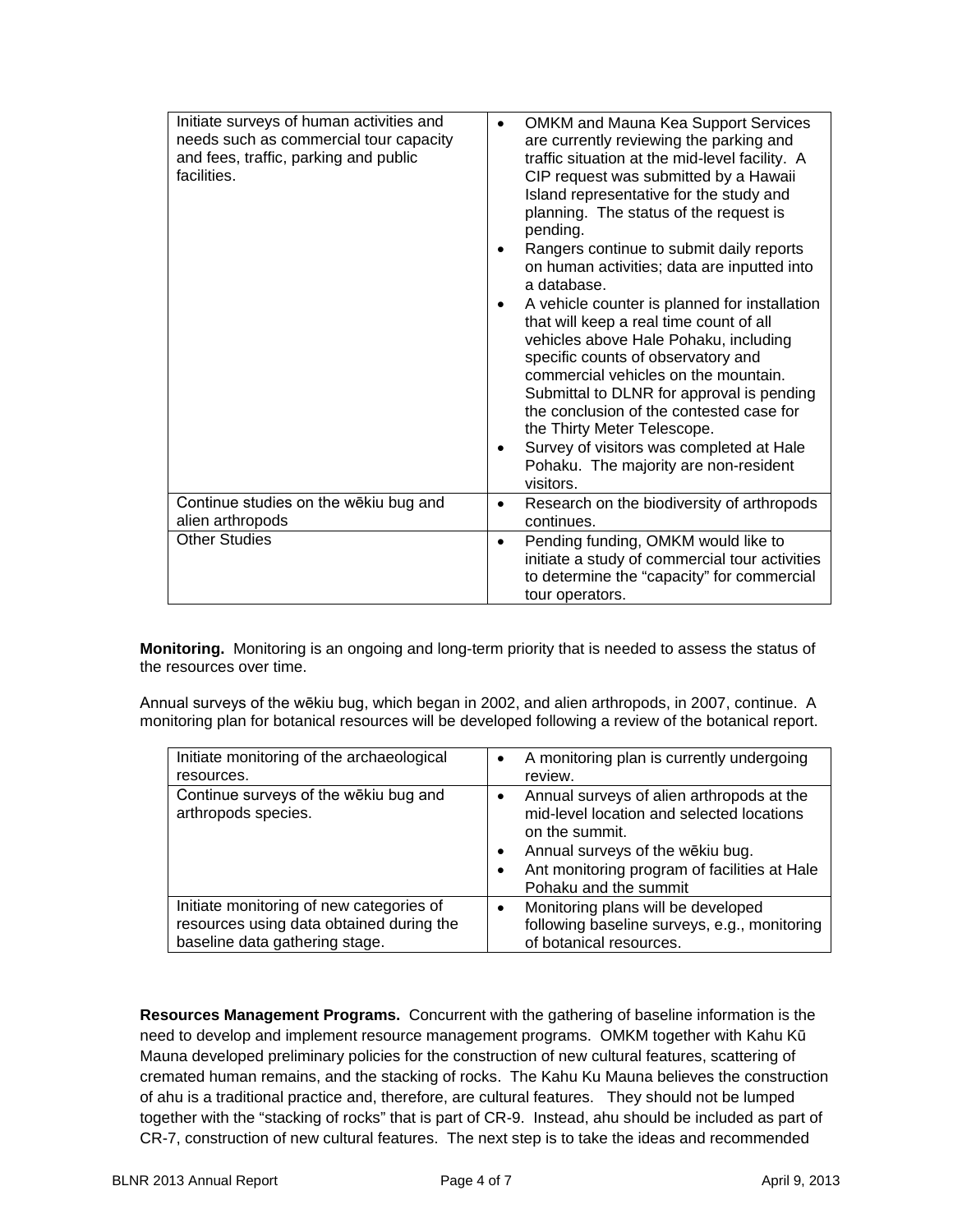actions in these preliminary policies to the public for their input. Since these policies impact public activities, they may need to be incorporated into the administrative rules being developed by OMKM.

Data from surveys and the study of the life history of the wēkiu bug, and weather and climate studies provide the basis for developing management programs for the bug. Invasive flora and fauna are a concern because of their potential impact on the wēkiu bug and other native species and on the "health" of Mauna Kea's unique ecosystem. OMKM is working with the Big Island Invasive Species Committee (BIISC), which includes members from DLNR, on the development of an invasive species prevention, control and response program. A draft is partially complete, but progress may be slowed due to the need to hire a new project coordinator to complete the development of the plan. The original project coordinator was recently promoted to head the BIISC.

*Senecio madagascarensis* (fireweed) removal is an ongoing activity. Rangers remove fireweed when they find it along the road and in the summit areas. In 2012 OMKM organized a community volunteer program to pull invasive weeds, primarily in the mid-level facilities area– the gateway for invasive species to higher elevations. OMKM held eight volunteer days during which 114 volunteers signed up putting in 873 volunteer-hours and filling 205 bags of invasive weeds.

| Development of protocols and/or polices<br>related to cultural practices.   | A draft of a burial treatment plan has been<br>prepared; the plan was introduced to the<br>Hawaii Island Burial Council<br>A draft of a preliminary policy for scattering<br>cremated remains was developed and is<br>pending review<br>Draft of a preliminary policy relating to the<br>construction of cultural features was<br>developed and is pending review<br>A programmatic agreement is being<br>developed for approval by the Historic<br>Preservation Division on routine<br>maintenance activities on the summit                                                                                                       |
|-----------------------------------------------------------------------------|------------------------------------------------------------------------------------------------------------------------------------------------------------------------------------------------------------------------------------------------------------------------------------------------------------------------------------------------------------------------------------------------------------------------------------------------------------------------------------------------------------------------------------------------------------------------------------------------------------------------------------|
| Invasive species control                                                    | OMKM is working with the Big Island<br>$\bullet$<br>Invasive Species Committee on the<br>development of an invasive species<br>prevention, control and response plan. A<br>draft is in progress.<br>An active volunteer program to remove<br>Scenicio madagascarensis (fireweed) and<br>other invasive plants was initiated; rangers<br>continue to remove fireweed in the upper<br>elevations.<br>Volunteer Mary Begier and the Hawaii<br><b>Island Chamber of Commerce were</b><br>presented the Community Hero Award by<br>the Invasive Species Council at its first<br>annual recognition ceremony. OMKM was<br>the nominator. |
| Development of a wēkiu bug management<br>plan and habitat restoration plan. | Data from wēkiu bug, alien arthropod,<br>$\bullet$<br>invertebrate studies, topography and wekiu<br>bug food distribution, and climate studies<br>will provide the basis for developing<br>management and habitat restoration plans<br>for the bug.                                                                                                                                                                                                                                                                                                                                                                                |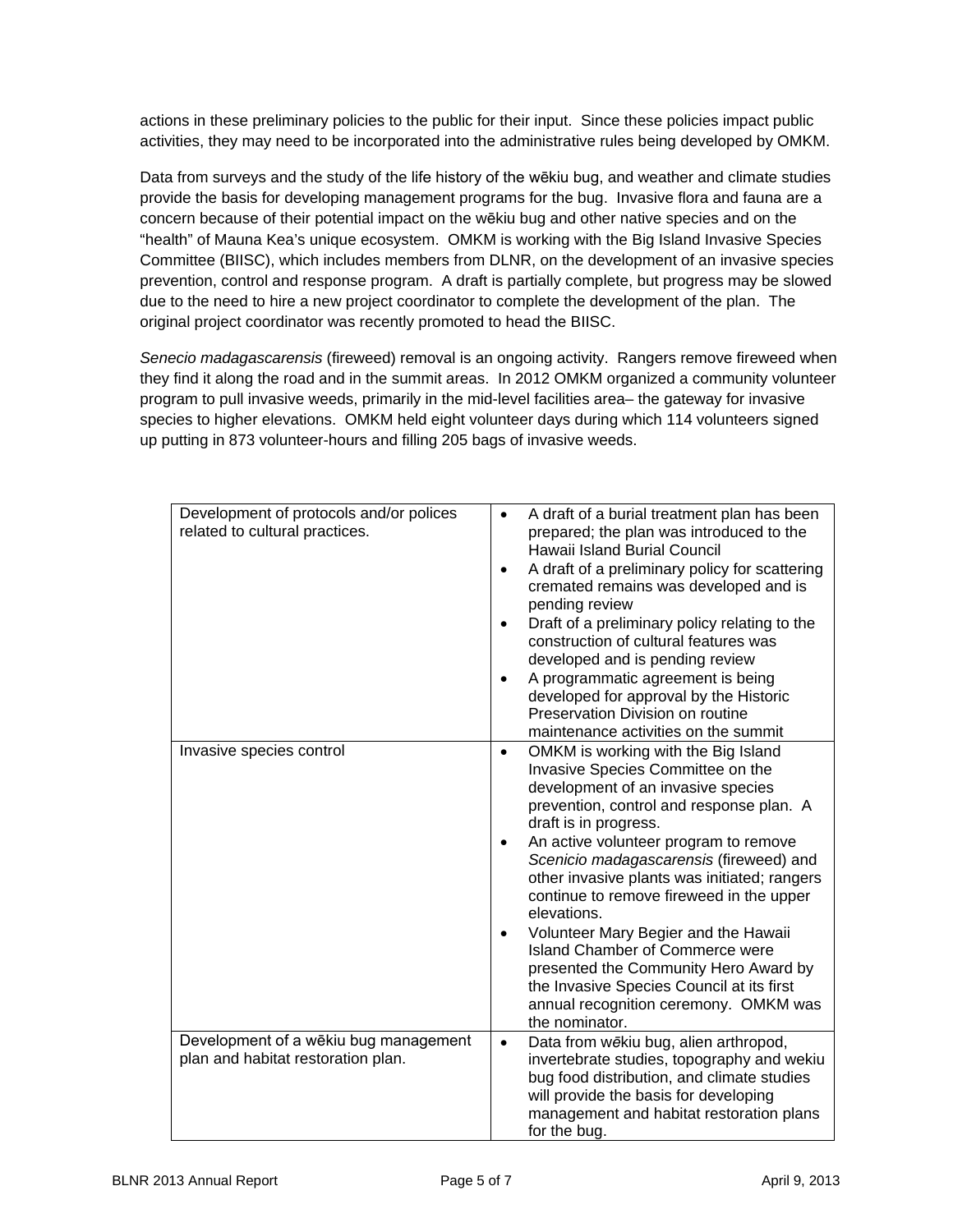**Education, Training and Outreach.** OMKM recognizes the need to formally educate and train management staff, stakeholders, construction workers and the general public about the resources and significance of Mauna Kea. One of the key tenets of the Public Access Plan is that "an informed public is best prepared to make good decisions and act responsibly." OMKM developed a preliminary cultural and natural resources orientation program that is applicable primarily for user groups on Mauna Kea. OMKM plans to condense the orientation for visitors to the mountain. OMKM Rangers continue their daily recording of data, for example, vehicle counts and hikers.

OMKM is speaking at various community organizations to inform them about why we manage the mountain. In addition, an eNewsletter was launched in 2012 to keep the community abreast about OMKM activities and programs.

| Initiate programs to educate stakeholders,<br>management staff, and the general public. | OMKM developed a preliminary cultural<br>$\bullet$<br>and natural resources orientation program<br>that will be used for construction workers.<br>rangers, Visitor Information Station and<br>mid-level employees, observatory<br>personnel, and commercial operators. |
|-----------------------------------------------------------------------------------------|------------------------------------------------------------------------------------------------------------------------------------------------------------------------------------------------------------------------------------------------------------------------|
| Develop and maintain a GIS and database<br>program.                                     | A GIS-based data storage and reporting<br>$\bullet$<br>system is currently under development<br>Data, such as number of vehicles by<br>٠<br>vehicle type and hikers, visitor activities<br>and trash are reported daily by rangers<br>and stored in a database.        |
| Develop an outreach program.                                                            | The collection and compilation of data will<br>٠<br>provide information for use in an education<br>and outreach program.                                                                                                                                               |

**Printed Materials & Public Forums.** The education process and outreach efforts include the development of educational materials, such as brochures, signage and the dissemination of materials. OMKM initiated the development of informational brochures for adults.

| Develop and print brochures. | A brochure is being developed that will<br>contain information about the resources<br>and significance of Mauna Kea for<br>public distribution at the Visitor<br>Information Station, 'Imiloa, and at<br>other targeted public venues. OMKM is<br>currently condensing the voluminous<br>information to a more user friendly<br>format. |
|------------------------------|-----------------------------------------------------------------------------------------------------------------------------------------------------------------------------------------------------------------------------------------------------------------------------------------------------------------------------------------|
|------------------------------|-----------------------------------------------------------------------------------------------------------------------------------------------------------------------------------------------------------------------------------------------------------------------------------------------------------------------------------------|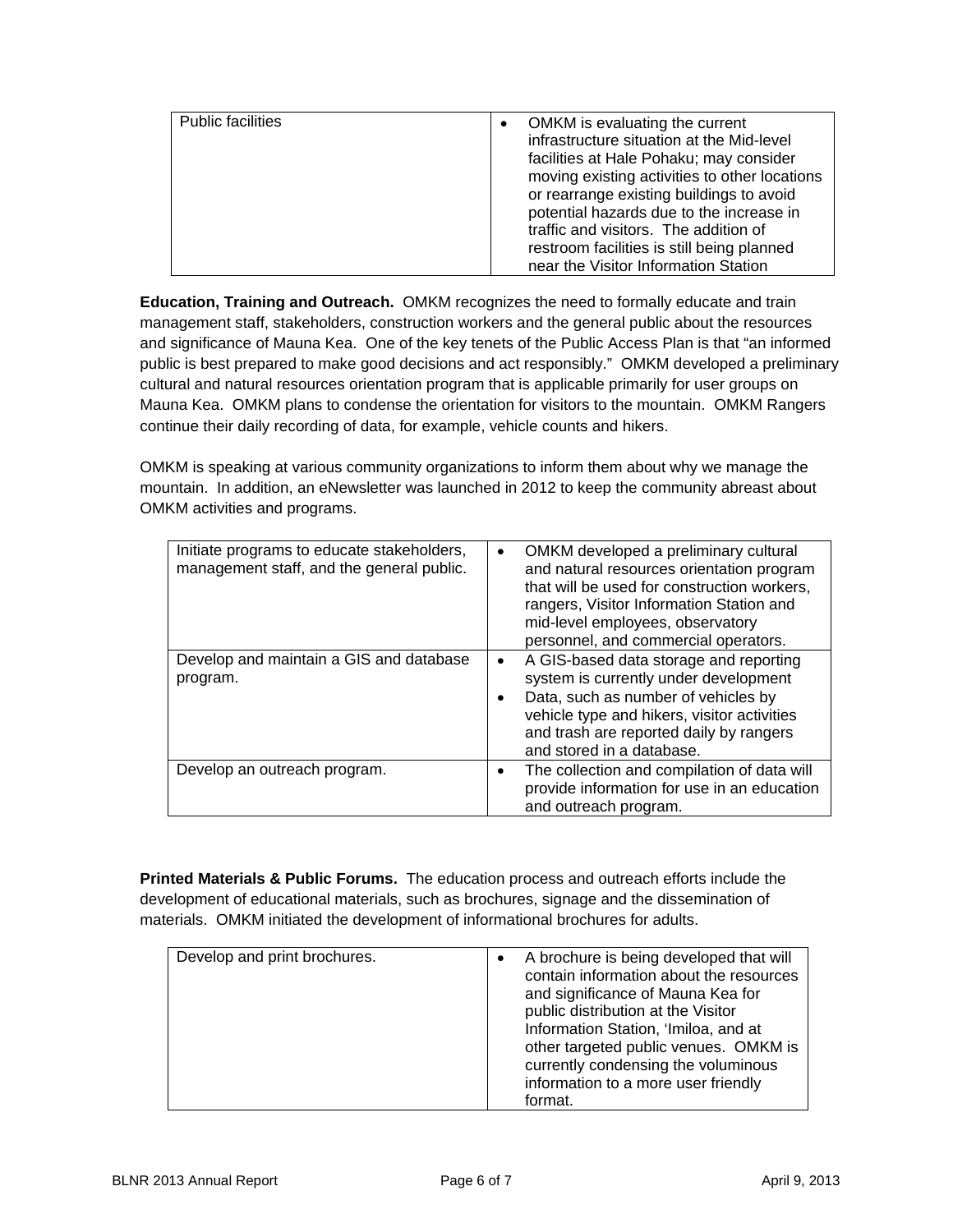| Distribution of informational materials.                                                                                  | Continue distribution of existing<br>$\bullet$<br>brochures - cultural, visiting safely, and<br>Mauna Kea hazards. Update as<br>needed                                                                 |
|---------------------------------------------------------------------------------------------------------------------------|--------------------------------------------------------------------------------------------------------------------------------------------------------------------------------------------------------|
| Participate in public events, community<br>gatherings and other opportunities to inform<br>the community about Mauna Kea. | Continue to, and seek opportunities to<br>$\bullet$<br>participate or speak at public forums,<br>including community meetings,<br>organization's membership meetings,<br>etc.                          |
| Signs                                                                                                                     | With input from Rangers and Kahu Kū<br>$\bullet$<br>Mauna, signs are being considered to<br>address cultural land safety issues<br>A map of all the signs on UH's<br>managed lands has been completed. |

### **Daily Implementation of Ongoing Actions**

The Mauna Kea rangers continue to monitor activities on UH's managed lands on a daily basis. They record pertinent data including the number of vehicles by type (4 vs. 2-wheel drive, observatory, commercial and motorcycles) and observations of visitor activities, including hikers, bikers, vehicle speeds, trash, etc. Through their interactions with the public they help to educate people about Mauna Kea. Many of the management actions relating to public and commercial activities, and trash pick-up and removal are carried out by the Rangers as part of their daily responsibilities.

The Mauna Kea ranger corps was increased to eight full time rangers. This allows OMKM to schedule three rangers for duty and ensures a minimum of two rangers on duty should one ranger is sick or on vacation.

### **Administrative Rules**

The development of administrative rules is still on hiatus due to the ongoing contested case for the Thirty Meter Telescope (TMT) project. Upon conclusion and decision by the BLNR regarding the permit for the TMT the development of rules will resume.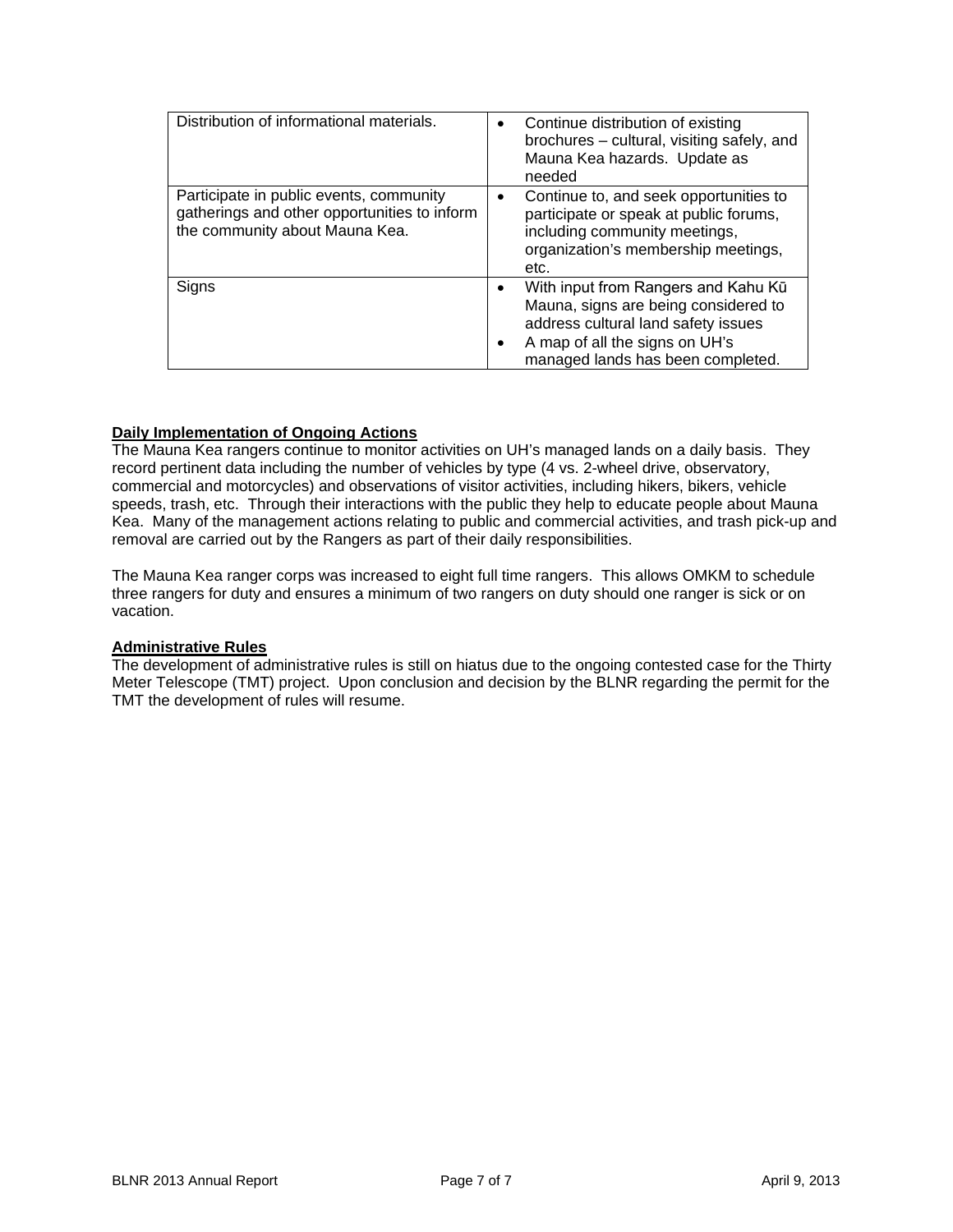# **Appendix A**

## **April 2013 Summary of In Progress, Ongoing, Completed and As Needed Mauna Kea CMP Management Actions and Relationship to the CMP Sub Plans**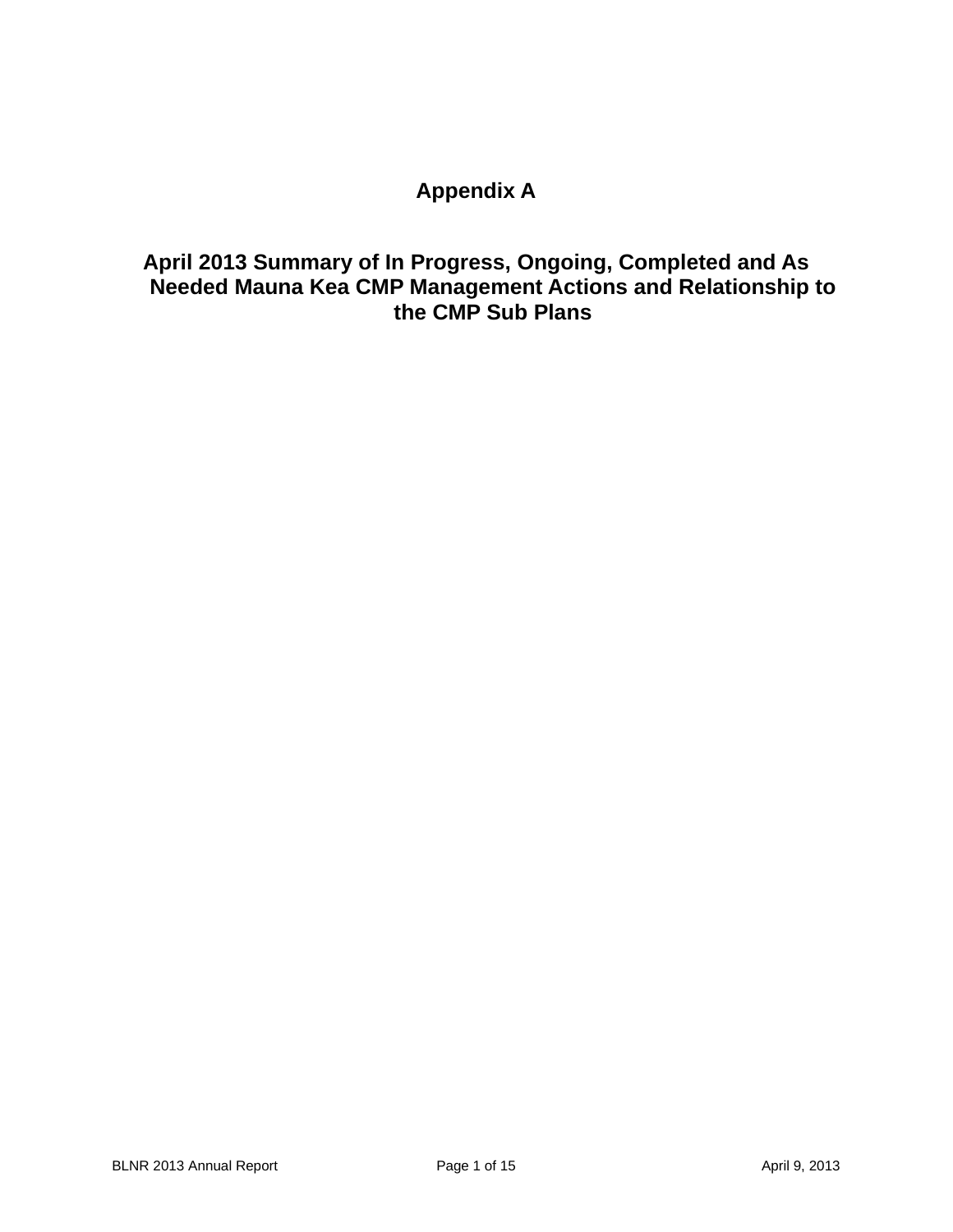This page intentionally left blank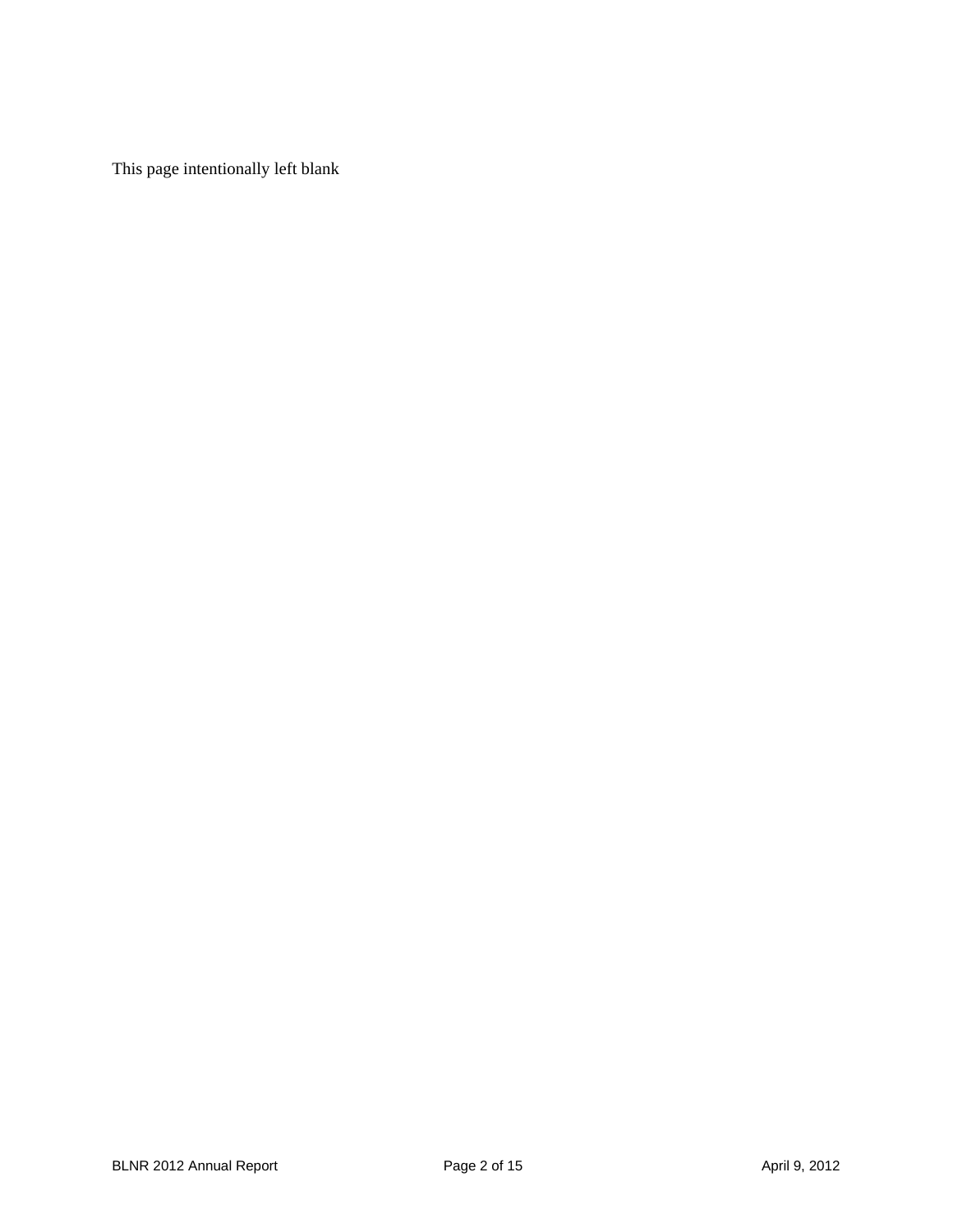|                   | <b>COMPONENT PLAN: UNDERSTANDING AND PROTECTING MAUNA KEA'S RESOURCES</b>                                                                                                                                                                                                                                                             |                       |                                                                                                                                                                                                                                                                                                                                                                                                                                                                                                                    |                                                                     |
|-------------------|---------------------------------------------------------------------------------------------------------------------------------------------------------------------------------------------------------------------------------------------------------------------------------------------------------------------------------------|-----------------------|--------------------------------------------------------------------------------------------------------------------------------------------------------------------------------------------------------------------------------------------------------------------------------------------------------------------------------------------------------------------------------------------------------------------------------------------------------------------------------------------------------------------|---------------------------------------------------------------------|
|                   |                                                                                                                                                                                                                                                                                                                                       | <b>Implementation</b> |                                                                                                                                                                                                                                                                                                                                                                                                                                                                                                                    |                                                                     |
|                   |                                                                                                                                                                                                                                                                                                                                       | <b>Schedule</b>       | <b>Comments</b>                                                                                                                                                                                                                                                                                                                                                                                                                                                                                                    | <b>Sub Plans</b>                                                    |
|                   |                                                                                                                                                                                                                                                                                                                                       |                       | <b>NATIVE HAWAIIAN CULTURAL RESOURCES</b>                                                                                                                                                                                                                                                                                                                                                                                                                                                                          |                                                                     |
| <b>Management</b> |                                                                                                                                                                                                                                                                                                                                       |                       |                                                                                                                                                                                                                                                                                                                                                                                                                                                                                                                    |                                                                     |
| $CR-1$            | Kahu Kū Mauna shall work with families with lineal and<br>historical connections to Mauna Kea, cultural practitioners, and<br>other Native Hawaiian groups, including the Mauna Kea<br>Management Board's Hawaiian Culture Committee, toward the<br>development of appropriate procedures and protocols regarding<br>cultural issues. | In Progress           | Identification of lineal and historical connections will be part of<br>the development of the Burial Treatment Plan (see CR-13).<br>Solicitations were made through announcements in the daily<br>newspapers and the OHA newsletter.                                                                                                                                                                                                                                                                               | <b>NRMP 5.1.1</b><br><b>CRMP 4.2.1</b><br>PAP 2.3, 6.1,<br>6.3, 6.8 |
| $CR-3$            | Conduct educational efforts to generate public awareness about<br>the importance of preserving the cultural landscape.                                                                                                                                                                                                                | In Progress           | Rangers through their interactions with the visiting public help to<br>educate and raise awareness about Mauna Kea.<br>The development of an informational brochure is in the editing<br>stage. The next step is review by Kahu Ku Mauna and the<br><b>MKMB Environment Committee.</b><br>OMKM sends out monthly eNewsletters informing the public<br>about OMKM and its activities.                                                                                                                               | <b>NRMP 4.4.2</b><br>CRMP 4.3.3<br>PAP 4.2, 5.2,<br>6.1             |
| $CR-2$            | Support application for designation of the summit region of<br>Mauna Kea as a Traditional Cultural Property, per the National<br>Historic Preservation Act of 1966, as amended, 16 U.S.C. 470<br>et seq. in consultation with the larger community.                                                                                   | Short-term            | It is our understanding that the State Historic Preservation<br>Division is reviewing the Archeological Inventory Survey for the<br>Mauna Kea Ice Age Natural Area Reserve. Completion of the<br>review means a complete inventory of the historic properties on<br>the summit region of Mauna Kea which will be included in the<br>filing of a petition to designate the summit region of Mauna Kea<br>an Historic District as proposed by SHPD and for placement on<br>the National Register of Historic Places. | CRMP 2.4.2.1                                                        |
|                   | <b>Cultural Practices</b>                                                                                                                                                                                                                                                                                                             |                       |                                                                                                                                                                                                                                                                                                                                                                                                                                                                                                                    |                                                                     |
| $CR-5$            | Develop and adopt guidelines for the culturally appropriate<br>placement and removal of offerings.                                                                                                                                                                                                                                    | In Progress           | Kahu Kū Mauna reviewed a draft of a process. Next step is to<br>take this out for review by the community. The final outcome<br>should be included in administrative rules for UH's managed<br>lands.<br>Note: CR-5 overlaps with CR-7 (constructing new Hawaiian<br>cultural features) being that offerings are usually associated with<br>the construction of new features.                                                                                                                                      | CRMP 4.2.1.3<br>PAP 6.3, 6.8                                        |
| CR-6              | Develop and adopt guidelines for the visitation and use of<br>ancient shrines.                                                                                                                                                                                                                                                        | In Progress           | Visitation is a public access issue and is a matter to be<br>addressed in administrative rules for UH's managed lands.                                                                                                                                                                                                                                                                                                                                                                                             | CRMP 4.2.1.5<br>PAP 2.7.2, 6.3                                      |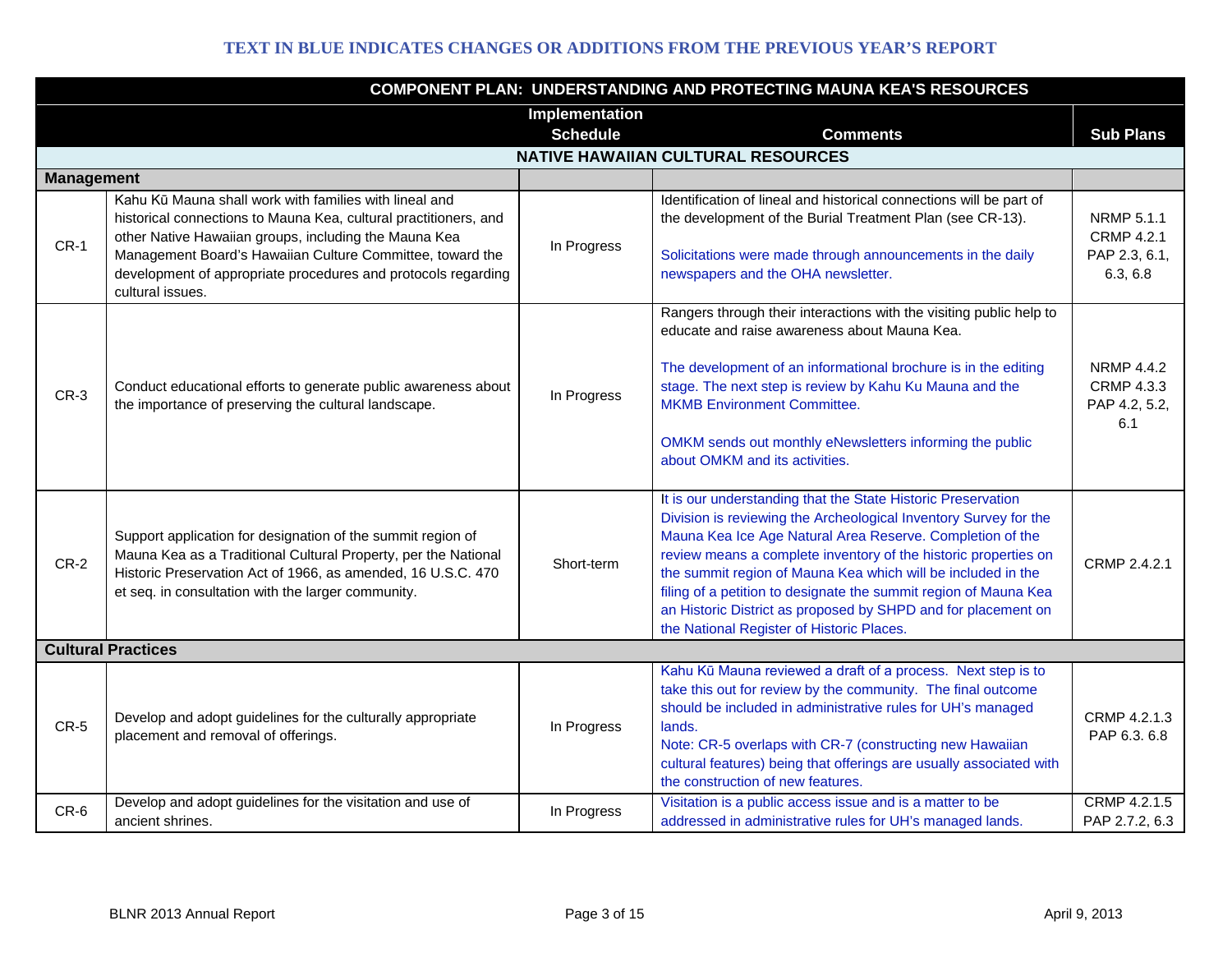| CR-7         | Kahu Kū Mauna shall take the lead in determining the<br>appropriateness of constructing new Hawaiian cultural features.                                                                                                                                      | In Progress | Kahu Kū Mauna reviewed a draft of a process. Next step is to<br>take this out for review by the community. The final outcome<br>should be included in administrative rules for UH's managed<br>lands  | CRMP 4.2.1.6                        |
|--------------|--------------------------------------------------------------------------------------------------------------------------------------------------------------------------------------------------------------------------------------------------------------|-------------|-------------------------------------------------------------------------------------------------------------------------------------------------------------------------------------------------------|-------------------------------------|
| CR-8         | Develop and adopt a management policy for the UH Mgt. Areas<br>on the scattering of cremated human remains.                                                                                                                                                  | In Progress | Kahu Kū Mauna reviewed a draft of a process. Next step is to<br>take this out for review by the community. The final outcome<br>should be included in administrative rules for UH's managed<br>lands. |                                     |
| CR-9         | A management policy for the culturally appropriateness of<br>building ahu or "stacking of rocks" will need to be developed by<br>Kahu Kū Mauna who may consider similar policies adopted by<br>Hawai'i Volcanoes National Park.                              | In Progress | Kahu Kū Mauna reviewed a draft of a process. Next step is to<br>take this out for review by the community. The final outcome<br>should be included in administrative rules for UH's managed<br>lands. | CRMP 4.2.1.8<br><b>PAP 6.8</b>      |
| $CR-4$       | Establish a process for ongoing collection of information on<br>traditional, contemporary, and customary cultural practices.                                                                                                                                 | Short-Term  |                                                                                                                                                                                                       | CRMP 4.2.1.1                        |
|              | <b>Historic Properties</b>                                                                                                                                                                                                                                   |             |                                                                                                                                                                                                       |                                     |
| <b>CR-10</b> | Develop and implement a historic property monitoring program<br>to systematically monitor the condition of the historic district and<br>all historic properties, including cultural sites and burials.                                                       | In Progress | OMKM is reviewing a draft of the plan                                                                                                                                                                 | <b>CRMP 4.3.1</b><br><b>PAP 5.2</b> |
| <b>CR-11</b> | Complete an archaeological survey of the portions of the<br>Summit Access Road corridor that are under UH management.                                                                                                                                        | Completed   |                                                                                                                                                                                                       | <b>CRMP 4.3.7</b>                   |
| <b>CR-12</b> | Consult with Kahu Kū Mauna about establishing buffers<br>(preservation zones) around known historic sites in the<br>Astronomy Precinct, to protect them from potential future<br>development.                                                                | As Needed   | Kahu Kū Mauna determined that this should be reviewed on a<br>case-by-case basis instead of taking Immediate implementation.                                                                          | <b>CRMP 4.2.7</b>                   |
| CR-13        | Develop and implement a burial treatment plan for the UH<br>Management Areas in consultation with Kahu Kū Mauna<br>Council, MKMB's Hawaiian Culture Committee, the Hawai'i<br>Island Burial Council, recognized lineal or cultural descendants,<br>and SHPD. | In Progress | OMKM is reviewing a draft of the plan                                                                                                                                                                 | CRMP 4.3.2.<br>4.3.7                |
| <b>CR-14</b> | Immediately report any disturbance of a shrine or burial site to<br>the rangers, DOCARE, Kahu Kū Mauna Council, and SHPD.                                                                                                                                    | Ongoing     | Rangers report disturbance to OMKM.                                                                                                                                                                   | CRMP 4.3.1.6<br>PAP 2.5.1           |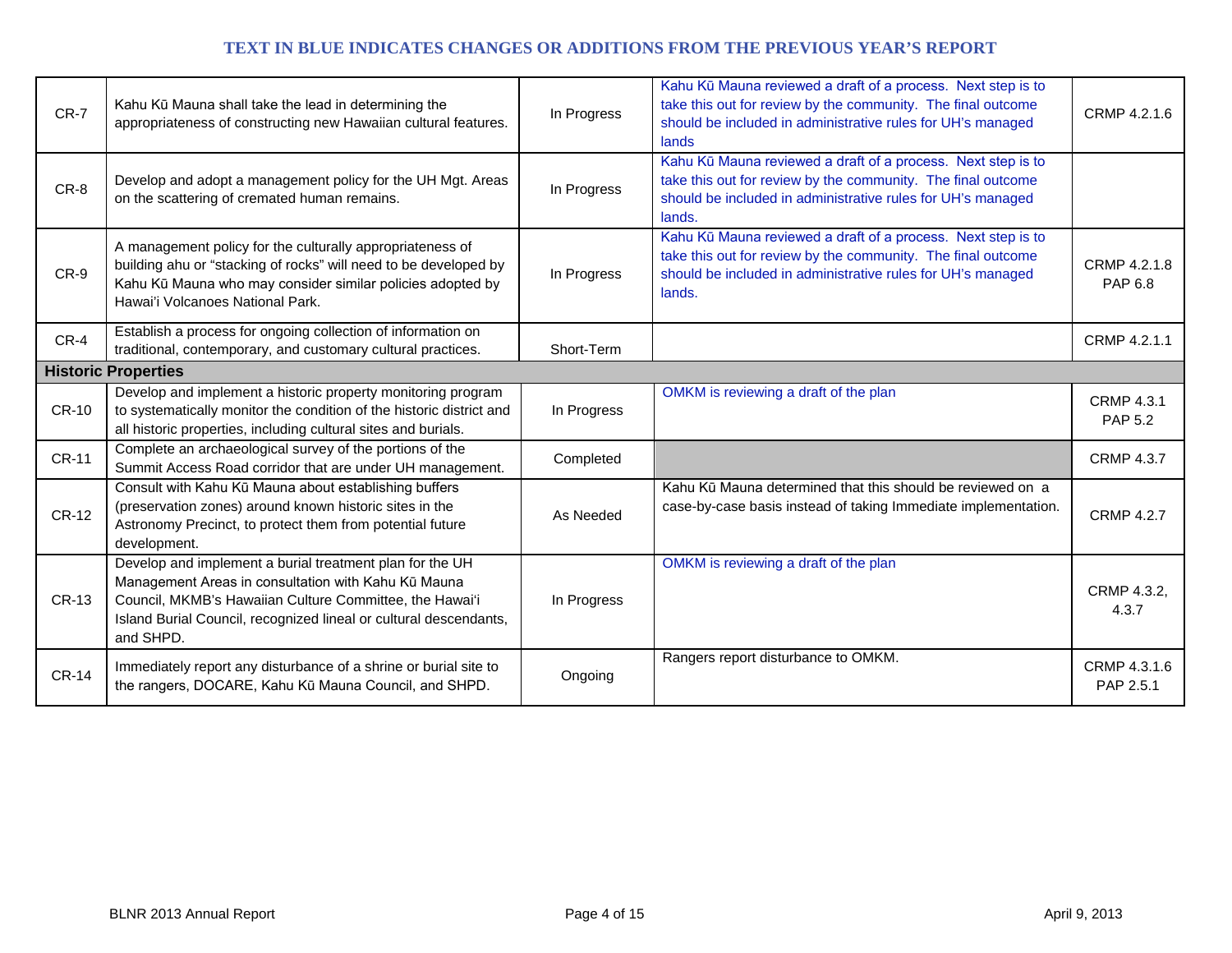|              | <b>COMPONENT PLAN: UNDERSTANDING AND PROTECTING MAUNA KEA'S RESOURCES</b>                                                                                                                       |                          |                                                                                                                                                                                                                                                                                                                                                                   |                                                            |  |
|--------------|-------------------------------------------------------------------------------------------------------------------------------------------------------------------------------------------------|--------------------------|-------------------------------------------------------------------------------------------------------------------------------------------------------------------------------------------------------------------------------------------------------------------------------------------------------------------------------------------------------------------|------------------------------------------------------------|--|
|              |                                                                                                                                                                                                 | Implementation           |                                                                                                                                                                                                                                                                                                                                                                   |                                                            |  |
|              |                                                                                                                                                                                                 | <b>Schedule</b>          | <b>Comments</b>                                                                                                                                                                                                                                                                                                                                                   | <b>Sub Plans</b>                                           |  |
|              |                                                                                                                                                                                                 | <b>NATURAL RESOURCES</b> |                                                                                                                                                                                                                                                                                                                                                                   |                                                            |  |
|              | <b>Threat Prevention and Control</b>                                                                                                                                                            |                          |                                                                                                                                                                                                                                                                                                                                                                   |                                                            |  |
| NR-6         | Reduce threats to natural resources by educating stakeholders<br>and the public about Mauna Kea's unique natural resources.                                                                     | Ongoing                  | Rangers through their interaction with the visiting public help to<br>educate them about Mauna Kea.<br>See CR-3                                                                                                                                                                                                                                                   | <b>NRMP 4.4</b><br>PAP 2.7.1, 4.2<br>5.2, 6.1, 6.3,<br>6.6 |  |
| $NR-2$       | Limit damage caused by invasive species through creation of<br>an invasive species prevention and control program.                                                                              | In Progress              | OMKM is working with the Big Island Invasive Species<br>Committee on the development of an invasive species<br>prevention, control and response plan.<br>A volunteer program was established to pull invasive weeds on<br>UH's managed lands with emphasis in the Hale Pohaku area.<br>Long term goal is to re-vegetate the mid-level area with native<br>plants. | NRMP 4.2.3.7,<br>4.3<br>PAP 2.7.1, 6.3                     |  |
| <b>NR-1</b>  | Limit threats to natural resources through management of<br>permitted activities and uses.                                                                                                      | In Progress              | OMKM is currently in the process of developing administrative<br>rules relating to public access and commercial activities.                                                                                                                                                                                                                                       | <b>NRMP 4.2.3</b>                                          |  |
| NR-3         | Maintain native plant and animal populations and biological<br>diversity.                                                                                                                       | Mid and Long-term        |                                                                                                                                                                                                                                                                                                                                                                   | NRMP 4.2.3.8                                               |  |
| NR-4         | Minimize barriers to species migration to help maintain<br>populations and protect ecosystem processes and<br>development.                                                                      | Mid and Long-term        |                                                                                                                                                                                                                                                                                                                                                                   | NRMP 4.2.3.11                                              |  |
| <b>NR-5</b>  | Manage ecosystems to allow for response to climate change.                                                                                                                                      | Long-term                |                                                                                                                                                                                                                                                                                                                                                                   | NRMP 4.2.3.11                                              |  |
|              | <b>Ecosystem Protection, Enhancement &amp; Restoration</b>                                                                                                                                      |                          |                                                                                                                                                                                                                                                                                                                                                                   |                                                            |  |
| NR-7         | Delineate areas of high native diversity, unique communities,<br>or unique geological features within the Astronomy Precinct<br>and at Hale Pōhaku and consider protection from<br>development. | Short and Mid-<br>term   |                                                                                                                                                                                                                                                                                                                                                                   | <b>NRMP 4.1.</b><br>4.2.3.1                                |  |
| <b>NR-8</b>  | Consider fencing areas of high native biodiversity or<br>populations of endangered species to keep out feral ungulates<br>(applies to areas below 12,800 ft elevation).                         | Mid-term                 |                                                                                                                                                                                                                                                                                                                                                                   | NRMP 4.2.3.7,<br>4.3                                       |  |
| NR-9         | Increase native plant density and diversity through an<br>outplanting program.                                                                                                                  | Long-term                | Mamane seedlings germinated from seeds found in the Hale<br>Pohaku area were planted near the Visitor Information Station                                                                                                                                                                                                                                         | NRMP 4.3, 4.4                                              |  |
| <b>NR-10</b> | Incorporate mitigation plans into project planning and conduct<br>mitigation following new development.                                                                                         | As needed                |                                                                                                                                                                                                                                                                                                                                                                   | NRMP 4.3                                                   |  |
| <b>NR-11</b> | Conduct habitat rehabilitation projects following unplanned<br>disturbances.                                                                                                                    | As needed                |                                                                                                                                                                                                                                                                                                                                                                   | <b>NRMP 4.3</b>                                            |  |
| <b>NR-12</b> | Create restoration plans and conduct habitat restoration<br>activities, as needed.                                                                                                              | As needed                |                                                                                                                                                                                                                                                                                                                                                                   | NRMP 4.3                                                   |  |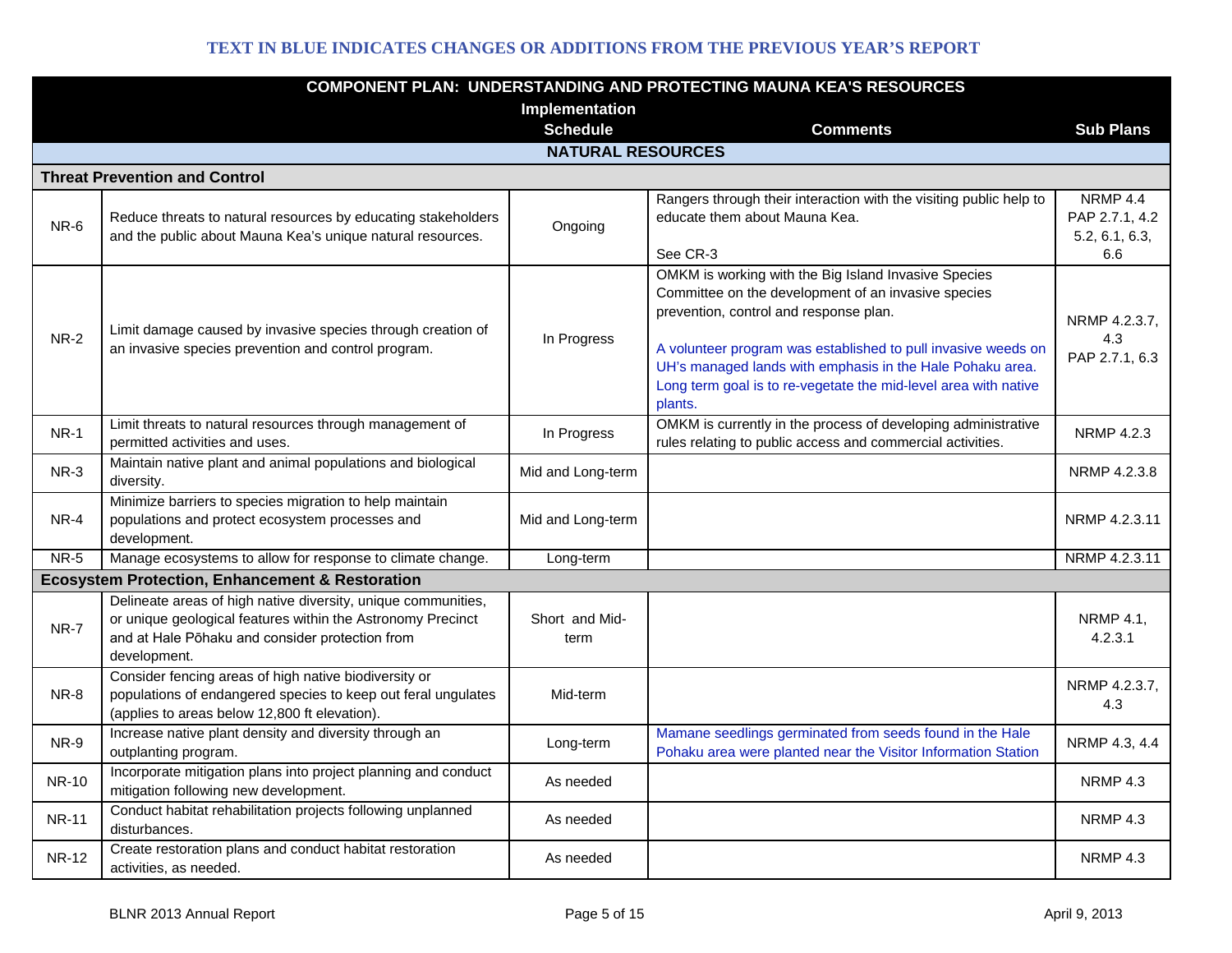|              | <b>COMPONENT PLAN: UNDERSTANDING AND PROTECTING MAUNA KEA'S RESOURCES</b>                                                                                                                                                          |                           |                                                                                                                                                                                                                                                                                                                                                                                                                                                  |                                                       |
|--------------|------------------------------------------------------------------------------------------------------------------------------------------------------------------------------------------------------------------------------------|---------------------------|--------------------------------------------------------------------------------------------------------------------------------------------------------------------------------------------------------------------------------------------------------------------------------------------------------------------------------------------------------------------------------------------------------------------------------------------------|-------------------------------------------------------|
|              |                                                                                                                                                                                                                                    | Implementation            |                                                                                                                                                                                                                                                                                                                                                                                                                                                  |                                                       |
|              |                                                                                                                                                                                                                                    | <b>Schedule</b>           | <b>Comments</b>                                                                                                                                                                                                                                                                                                                                                                                                                                  | <b>Sub Plans</b>                                      |
|              |                                                                                                                                                                                                                                    | <b>NATURAL RESOURCES</b>  |                                                                                                                                                                                                                                                                                                                                                                                                                                                  |                                                       |
|              | <b>Program Management</b>                                                                                                                                                                                                          |                           |                                                                                                                                                                                                                                                                                                                                                                                                                                                  |                                                       |
| <b>NR-13</b> | Increase communication, networking, and collaborative<br>opportunities to support management and protection of natural<br>resources.                                                                                               | In-Progress<br>Ongoing    | OMKM has established and continues to establish working<br>relationships with the community and DLNR through working<br>groups such as the Environment and Rules Committees; the<br>Mauna Kea Neighbors, Big Island Invasive Species Committee,<br>and OHA.                                                                                                                                                                                      | <b>NRMP</b><br>4.1.3.3,<br>4.3, 5.1.3<br>PAP 4.2, 4.5 |
| <b>NR-14</b> | Use the principles of adaptive management when developing<br>programs and methodologies. Review programs annually and<br>revise any component plan every five years, based on the<br>results of the program review.                | Short-term /<br>As needed |                                                                                                                                                                                                                                                                                                                                                                                                                                                  | <b>NRMP 5.2</b><br>PAP 5.1, 5.2,<br>6.4, 6.7, 7       |
|              | <b>Inventory, Monitoring and Research</b>                                                                                                                                                                                          |                           |                                                                                                                                                                                                                                                                                                                                                                                                                                                  |                                                       |
| <b>NR-16</b> | Conduct regular long-term monitoring, as outlined in an<br>inventory, monitoring, and research plan.                                                                                                                               | In-Progress<br>Ongoing    | OMKM conducts annual wēkiu bug and alien arthropod<br>surveys. Botanical monitoring is expected following the<br>submittal of the botanical survey report. Other monitoring plans<br>to be developed following baseline surveys.                                                                                                                                                                                                                 | NRMP 4.1<br><b>PAP 6.4</b>                            |
| <b>NR-18</b> | Develop geo-spatial database of all known natural resources<br>and their locations in the UH Management Areas that can serve<br>as baseline documentation against change and provide<br>information essential for decision-making. | In Progress               | Wēkiu bug and botanical data location of infrastructure and<br>signs have been mapped. OMKM is working with the University<br>of Hilo Geography Department on the development of the GIS<br>database. All future survey data will be mapped.                                                                                                                                                                                                     | <b>NRMP 4.1,</b><br>4.5                               |
| <b>NR-15</b> | Conduct baseline inventories of high-priority resources, as<br>outlined in an inventory, monitoring, and research plan.                                                                                                            | Ongoing                   | Baseline surveys of invasive arthropods continue. A botanical<br>survey was completed in the Summer of 2011. OMKM is<br>planning to fund a study on permafrost and hopefully a weather<br>monitoring system to help monitor the change in climate over<br>time.                                                                                                                                                                                  | NRMP 4.1                                              |
| <b>NR-17</b> | Conduct research to fill knowledge gaps that cannot be<br>addressed through inventory and monitoring.                                                                                                                              | Ongoing                   | OMKM is funding a study to develop a model relating to climate<br>change and potential impact to the summit ecosystem, and a<br>study of native arthropods.<br>OMKM funded an international symposium on Tropical Alpine<br>Ecosystems. Invited speakers are experts in research and<br>management of alpine ecosystems. OMKM hopes to develop a<br>network with other researchers and managers to gain<br>knowledge to better manage Mauna Kea. | <b>NRMP</b><br>4.1.2.3                                |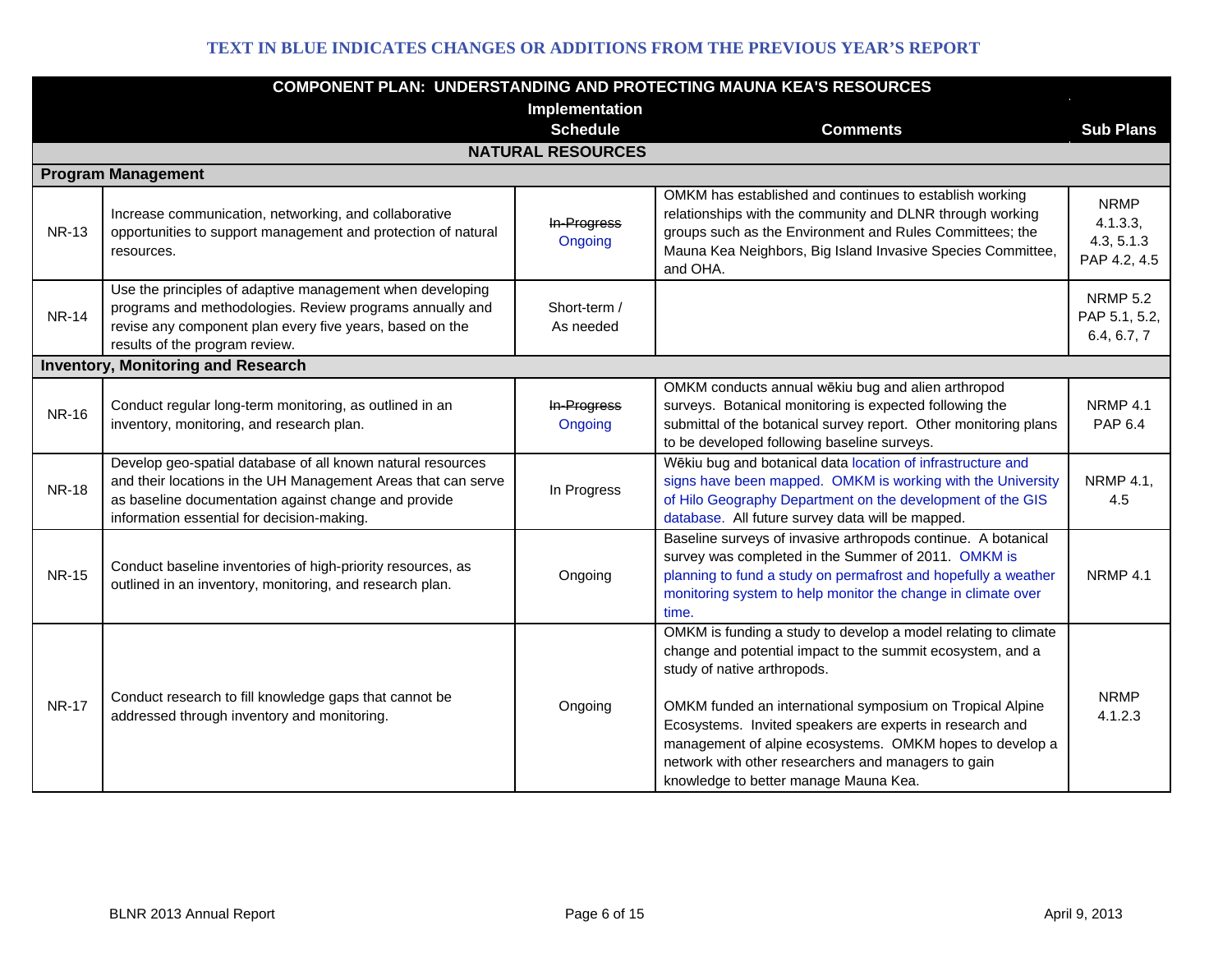|                  | <b>COMPONENT PLAN: UNDERSTANDING AND PROTECTING MAUNA KEA'S RESOURCES</b>                                                                                                                                                                                                                                                                                                          |                               |                                                                                                                                                                                                                                                                                                            |                                                                        |
|------------------|------------------------------------------------------------------------------------------------------------------------------------------------------------------------------------------------------------------------------------------------------------------------------------------------------------------------------------------------------------------------------------|-------------------------------|------------------------------------------------------------------------------------------------------------------------------------------------------------------------------------------------------------------------------------------------------------------------------------------------------------|------------------------------------------------------------------------|
|                  |                                                                                                                                                                                                                                                                                                                                                                                    | Implementation                |                                                                                                                                                                                                                                                                                                            |                                                                        |
|                  |                                                                                                                                                                                                                                                                                                                                                                                    | <b>Schedule</b>               | <b>Comments</b>                                                                                                                                                                                                                                                                                            | <b>Sub Plans</b>                                                       |
|                  |                                                                                                                                                                                                                                                                                                                                                                                    | <b>EDUCATION AND OUTREACH</b> |                                                                                                                                                                                                                                                                                                            |                                                                        |
|                  | <b>Program Development</b>                                                                                                                                                                                                                                                                                                                                                         |                               |                                                                                                                                                                                                                                                                                                            |                                                                        |
| <b>EO-1</b>      | Develop and implement education and outreach program                                                                                                                                                                                                                                                                                                                               | In-Progress<br>Ongoing        |                                                                                                                                                                                                                                                                                                            | <b>NRMP 4.1</b><br>CRMP 4.3.3<br>PAP 2.7.1, 4.2,<br>5.2, 6.1, 6.3, 6.6 |
| <b>Education</b> |                                                                                                                                                                                                                                                                                                                                                                                    |                               |                                                                                                                                                                                                                                                                                                            |                                                                        |
| $EO-3$           | Continue to develop, update, and distribute materials<br>explaining important aspects of Mauna Kea.                                                                                                                                                                                                                                                                                | In-Progress<br>Ongoing        | Materials on culture, visiting safely and responsibly and<br>Mauna Kea hazards are distributed at the Visitor Information<br>Station. An informational brochure on the significance of<br>Mauna Kea is currently being developed                                                                           | NRMP 4.4<br><b>CRMP 4.3.3</b><br>PAP 6.1                               |
| $EO-4$           | Develop and implement a signage plan to improve signage<br>throughout the UH Management Areas (interpretive, safety,<br>rules and regulations).                                                                                                                                                                                                                                    | Short Term                    | This was originally classified as Immediate implementation but<br>has been deferred to Short Term to accommodate the accrual<br>of additional resource information. A map showing the<br>location of signs on UH's managed lands has been completed.<br>New cultural and safety related signs are planned. | <b>NRMP 4.4.2</b><br>PAP 4.2, 5.2, 6.2                                 |
| $EO-5$           | Develop interpretive features such as self-guided cultural<br>walks and volunteer-maintained native plant gardens.                                                                                                                                                                                                                                                                 | Mid-term                      |                                                                                                                                                                                                                                                                                                            | NRMP 4.3, 4.4.2<br>CRMP 4.3.3<br>PAP 6.2                               |
| $EO-6$           | Engage in outreach and partnerships with schools, by<br>collaborating with local experts, teachers, and university<br>researchers, and by working with the 'Imiloa Astronomy<br>Center of Hawai'i.                                                                                                                                                                                 | Mid-term                      |                                                                                                                                                                                                                                                                                                            | NRMP 4.4.2<br>PAP 5.2, 6.1                                             |
| $EO-2$           | Require orientation of users, with periodic updates and a<br>certificate of completion, including but not limited to visitors,<br>employees, observatory staff, contractors, and commercial<br>and recreational users.                                                                                                                                                             | In-Progress<br>Ongoing        | OMKM initiated a test orientation of consultants working on<br>the mountain. The program is undergoing edits.                                                                                                                                                                                              | <b>NRMP 4.4.2</b><br>PAP 6.1, 6.6                                      |
| <b>Outreach</b>  |                                                                                                                                                                                                                                                                                                                                                                                    |                               |                                                                                                                                                                                                                                                                                                            |                                                                        |
| <b>EO-7</b>      | Continue and increase opportunities for community members<br>to provide input to cultural and natural resources<br>management activities on Mauna Kea, to ensure systematic<br>input regarding planning, management, and operational<br>decisions that affect natural resources, sacred materials or<br>places, or other ethnographic resources with which they are<br>associated. | Ongoing                       | OMKM through the MKMB, Kahu Kū Mauna, Environment and<br>Rules Committees provide opportunity for members of the<br>community and other organizations to participate in the<br>management activities of the mountain.                                                                                      | <b>NRMP 4.4.2</b><br><b>CRMP 5.3</b><br>PAP 5.2, 6.3, 6.8              |
| $EO-8$           | Provide opportunities for community members to participate<br>in stewardship activities.                                                                                                                                                                                                                                                                                           | Ongoing                       | OMKM through the MKMB, Kahu Kū Mauna, Environment and<br>Rules Committees provide opportunity for members of the<br>community to participate in the management activities of the<br>mountain.                                                                                                              | NRMP 4.4.2                                                             |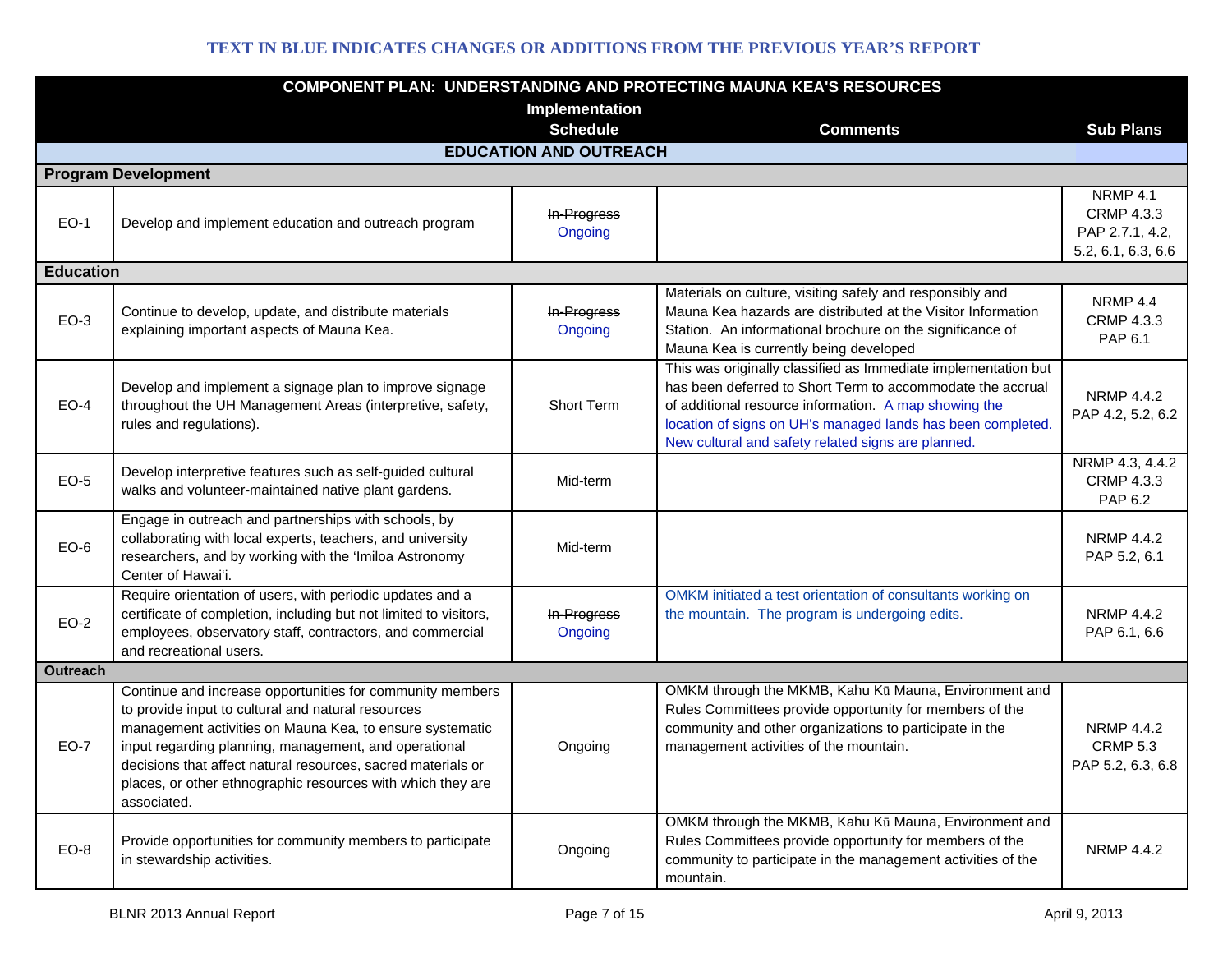|        | <b>COMPONENT PLAN: UNDERSTANDING AND PROTECTING MAUNA KEA'S RESOURCES</b>                                                                                                                                                                            |                                   |                                                                                                                                                                                                                                                                                                                                                                                                                                                                                                                     |                                                                                               |  |
|--------|------------------------------------------------------------------------------------------------------------------------------------------------------------------------------------------------------------------------------------------------------|-----------------------------------|---------------------------------------------------------------------------------------------------------------------------------------------------------------------------------------------------------------------------------------------------------------------------------------------------------------------------------------------------------------------------------------------------------------------------------------------------------------------------------------------------------------------|-----------------------------------------------------------------------------------------------|--|
|        |                                                                                                                                                                                                                                                      | Implementation<br><b>Schedule</b> | <b>Comments</b>                                                                                                                                                                                                                                                                                                                                                                                                                                                                                                     | <b>Sub Plans</b>                                                                              |  |
|        |                                                                                                                                                                                                                                                      | <b>ASTRONOMICAL RESOURCES</b>     |                                                                                                                                                                                                                                                                                                                                                                                                                                                                                                                     |                                                                                               |  |
|        | <b>Protection of Astronomical Resources</b>                                                                                                                                                                                                          |                                   |                                                                                                                                                                                                                                                                                                                                                                                                                                                                                                                     |                                                                                               |  |
| $AR-1$ | Operate the UH Management Areas to prohibit activities<br>resulting in negative impacts to astronomical resources.                                                                                                                                   | In Progress                       | OMKM is currently in the process of developing administrative<br>rules relating to public access and commercial activities.                                                                                                                                                                                                                                                                                                                                                                                         | PAP 5.1                                                                                       |  |
| $AR-2$ | Prevent light pollution, radio frequency interference (RFI) and<br>dust.                                                                                                                                                                             | Ongoing                           | Project proposal requesting the use of radio signals are<br>reviewed by the Institute for Astronomy for potential<br>interference with astronomical research activities.                                                                                                                                                                                                                                                                                                                                            | NRMP 4.2.3.2                                                                                  |  |
|        |                                                                                                                                                                                                                                                      |                                   | <b>COMPONENT PLAN: MANAGING ACCESS AND USE</b>                                                                                                                                                                                                                                                                                                                                                                                                                                                                      |                                                                                               |  |
|        |                                                                                                                                                                                                                                                      | <b>ACTIVITIES AND USES</b>        |                                                                                                                                                                                                                                                                                                                                                                                                                                                                                                                     |                                                                                               |  |
|        | <b>General Management</b>                                                                                                                                                                                                                            |                                   |                                                                                                                                                                                                                                                                                                                                                                                                                                                                                                                     |                                                                                               |  |
| ACT-2  | Develop parking and visitor traffic plan.                                                                                                                                                                                                            | In Progress                       | OMKM is currently working with Mauna Kea Support Services<br>to develop a plan to address parking at the Visitor Information<br>Station. A CIP request was submitted to study and design<br>improvements at the Mid-level facilities and summit access<br>road.                                                                                                                                                                                                                                                     | NRMP 3.1.1.2<br>PAP 5.2, 6.4,<br>6.6, 6.7                                                     |  |
| ACT-3  | Maintain a presence of interpretive and enforcement personnel<br>on the mountain at all times to educate users, deter violations,<br>and encourage adherence to restrictions.                                                                        | Ongoing                           | Mauna Kea Rangers are present year round from 7 am to 10<br>pm daily; DOCARE officers and Hawaii County Police are<br>called in on an as needed basis.                                                                                                                                                                                                                                                                                                                                                              | <b>NRMP 5.1.2</b><br>CRMP 4.1.1<br>PAP 4.2, 4.4,<br>4.5, 4.6, 5.2, 6.1,<br>6.2, 6.5, 6.6, 6.7 |  |
| ACT-4  | Develop and enforce a policy that maintains current prohibitions<br>on off-road vehicle use in the UH Management Areas and that<br>strengthens measures to prevent or deter vehicles from leaving<br>established roads and designated parking areas. | Ongoing                           | OMKM prohibits the use of off-road vehicles on UH's<br>managed lands.<br>Commercial operators and film crews are required to stay on<br>the road or within the footprint of existing facilities, unless<br>granted permission from OMKM.<br>OMKM is currently in the process of developing administrative<br>rules relating to public access and commercial activities.<br>There is a stay on the development of rules until the<br>conclusion of the contested case for a proposed project for<br><b>Mauna Kea</b> | NRMP 4.2.3.1<br>CRMP 4.1.2<br>PAP 2.5.1, 2.5.2,<br>2.6.3, 5.2, 6.3,<br>6.5                    |  |
| ACT-1  | Continue and update managed access policy of 1995<br>Management Plan.                                                                                                                                                                                | In Progress                       | OMKM is currently in the process of developing administrative<br>rules relating to public access and commercial activities.<br>There is stay on the development of rules until the completion<br>of the contested case for a proposed project for Mauna Kea                                                                                                                                                                                                                                                         | NRMP 4.2, 4.4<br>PAP 2.5.2, 5.2, 7                                                            |  |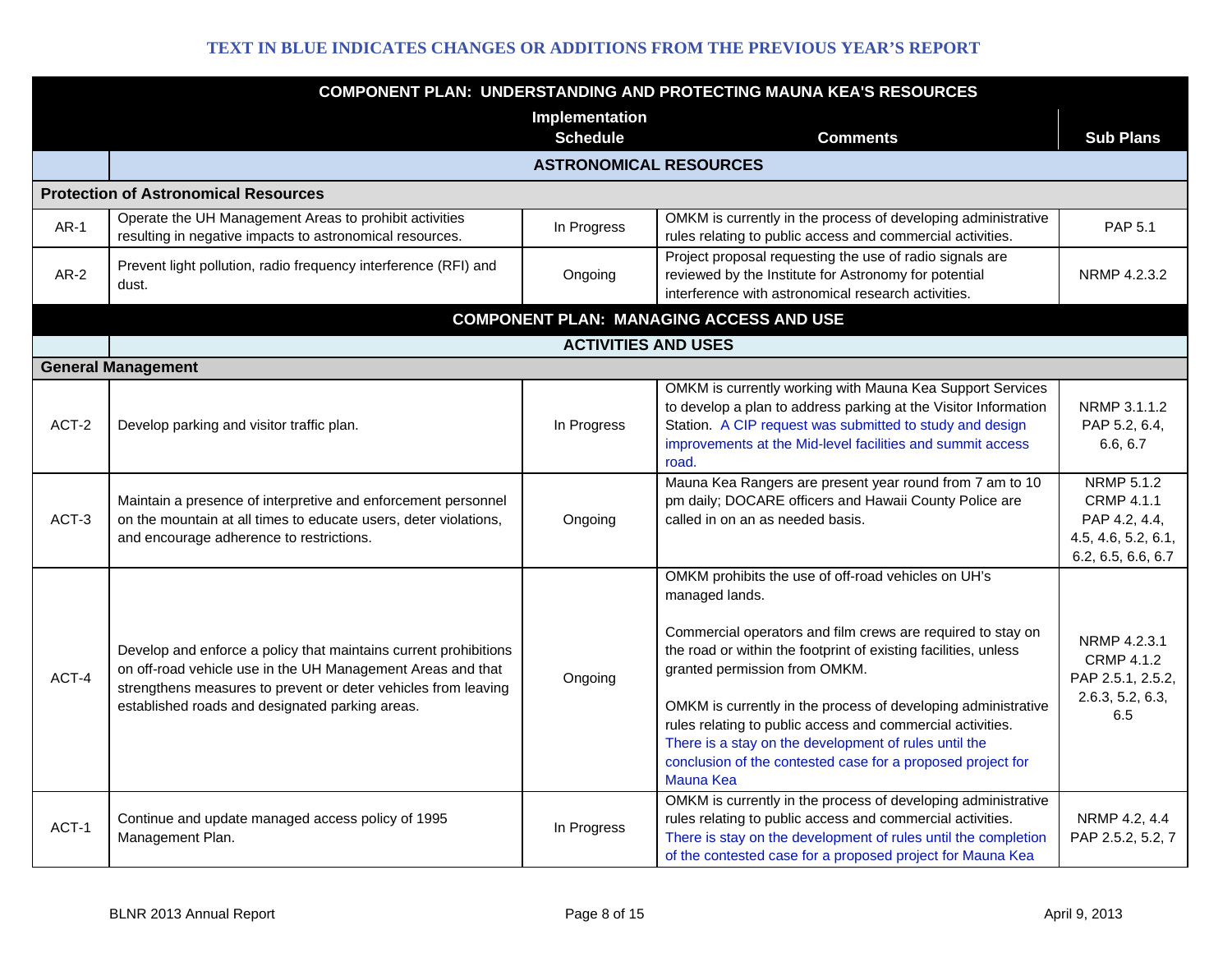|                     | <b>COMPONENT PLAN: MANAGING ACCESS AND USE</b>                                                                                                      |                 |                                                                                                                                                                                                                                                                                                             |                                                                        |
|---------------------|-----------------------------------------------------------------------------------------------------------------------------------------------------|-----------------|-------------------------------------------------------------------------------------------------------------------------------------------------------------------------------------------------------------------------------------------------------------------------------------------------------------|------------------------------------------------------------------------|
|                     |                                                                                                                                                     | Implementation  |                                                                                                                                                                                                                                                                                                             |                                                                        |
|                     |                                                                                                                                                     | <b>Schedule</b> | <b>Comments</b>                                                                                                                                                                                                                                                                                             | <b>Sub Plans</b>                                                       |
|                     | <b>ACTIVITIES AND USES</b>                                                                                                                          |                 |                                                                                                                                                                                                                                                                                                             |                                                                        |
| <b>Recreational</b> |                                                                                                                                                     |                 |                                                                                                                                                                                                                                                                                                             |                                                                        |
| ACT-6               | Define and maintain areas where snow-related activities can<br>occur and confine activities to slopes that have a protective<br>layer of snow.      | Ongoing         | Generally, this is a self-regulated activity. People usually<br>do not venture to areas where there is no snow.                                                                                                                                                                                             | NRMP 4.2.3.1<br>CRMP 4.2.3.2<br>PAP 3.3.5, 5.2,<br>6.1, 6.3, 6.4       |
| ACT-7               | Confine University or other sponsored tours and star-gazing<br>activities to previously disturbed ground surfaces and<br>established parking areas. | Ongoing         | Star gazing activities on UH's lands are limited to parking<br>lots, or in areas in close proximity to the Visitor Information<br>Station.                                                                                                                                                                  | <b>NRMP 6.2.3</b><br>CRMP 4.2.3.1<br>PAP 2.5.3, 2.6.2,<br>3.3.3, 5.2   |
| ACT-8               | Coordinate with DLNR in the development of a policy regarding<br>hunting in the UH Management Areas.                                                | In Progress     | Hunting policy similar to DLNR's is being addressed in the<br>development of UH's administrative rules.                                                                                                                                                                                                     | NRMP 3.1.3.5<br>3.2.12<br>CRMP 4.2.3.3<br>PAP 2.5.1, 3.3.6,<br>5.2     |
| ACT-5               | Implement policies to reduce impacts of recreational hiking                                                                                         | In Progress     | OMKM is currently in the process of developing<br>administrative rules relating to public access and<br>commercial activities.                                                                                                                                                                              | NRMP 4.2.3.1<br>CRMP 4.2.3.4<br>PAP 3.3.7, 5.2,<br>6.2, 6.3            |
| <b>Commercial</b>   |                                                                                                                                                     |                 |                                                                                                                                                                                                                                                                                                             |                                                                        |
| ACT-9               | Maintain commercial tour permitting process; evaluate and<br>issue permits annually.                                                                | Ongoing         | UH oversees commercial tour permits. A responsibility<br>transferred to UH from BLNR.                                                                                                                                                                                                                       | <b>NRMP 3.1.4</b><br>PAP 2.5.3, 2.5.4,<br>3.3.3, 4.3, 5.2, 6.1,<br>6.7 |
| <b>ACT-10</b>       | Ensure OMKM input on permits for filming activities                                                                                                 | Ongoing         | All film permits require OMKM's approval.<br>OMKM is currently in the process of developing<br>administrative rules relating to public access and<br>commercial activities. There is stay on the development of<br>rules until the conclusion of the contested case for a<br>proposed project for Mauna Kea | NRMP 3.1.4.2<br>PAP 2.5.3, 3.3.3,<br>4.3, 6.1, 6.7                     |
| <b>ACT-11</b>       | Seek statutory authority for the University to regulate<br>commercial activities in the UH Management Areas.                                        | Completed       | Transfer of commercial tour permitting function was<br>transferred to UH by BLNR. OMKM oversees commercial<br>tour operations and film activities.<br>Statutory authority to promulgate administrative rules was<br>granted by the Legislature in 2009                                                      | NRMP 1.4.2.3                                                           |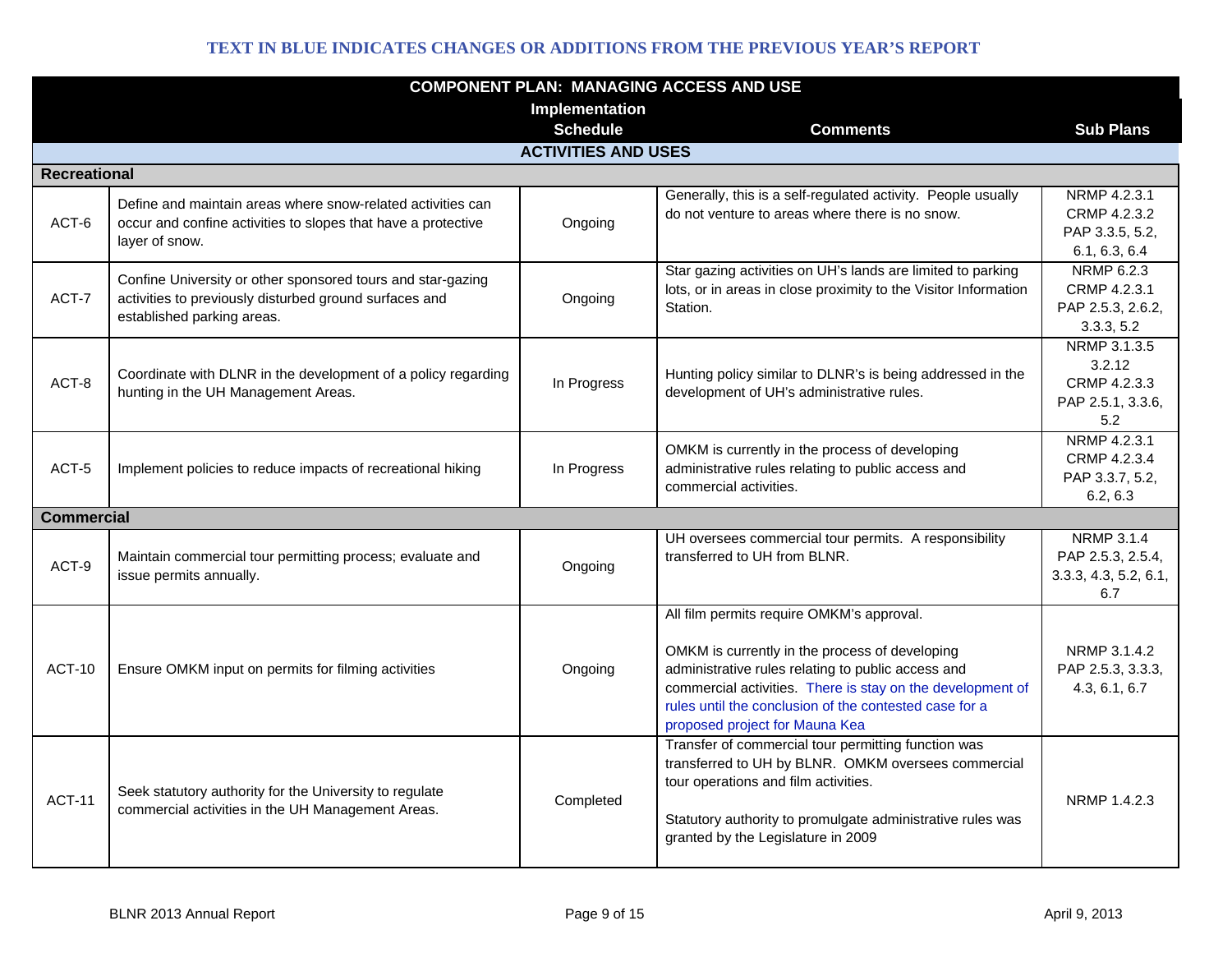|                    | <b>COMPONENT PLAN: MANAGING ACCESS AND USE</b>                                                                                                                                                                    |                             |                                                                                                                                                                                                                                                                                         |                                                                      |
|--------------------|-------------------------------------------------------------------------------------------------------------------------------------------------------------------------------------------------------------------|-----------------------------|-----------------------------------------------------------------------------------------------------------------------------------------------------------------------------------------------------------------------------------------------------------------------------------------|----------------------------------------------------------------------|
|                    |                                                                                                                                                                                                                   | Implementation              |                                                                                                                                                                                                                                                                                         |                                                                      |
|                    |                                                                                                                                                                                                                   | <b>Schedule</b>             | <b>Comments</b>                                                                                                                                                                                                                                                                         | <b>Sub Plans</b>                                                     |
|                    |                                                                                                                                                                                                                   | <b>ACTIVITIES AND USES</b>  |                                                                                                                                                                                                                                                                                         |                                                                      |
|                    | <b>Scientific Research</b>                                                                                                                                                                                        |                             |                                                                                                                                                                                                                                                                                         |                                                                      |
| <b>ACT-12</b>      | Ensure input by OMKM, MKMB, and Kahu Kū Mauna on all<br>scientific research permits and establish system of reporting<br>results of research to OMKM.                                                             | Ongoing                     | All research proposals must be approved by OMKM.<br>Proposals requiring ground disturbing activities or potential<br>impact to the cultural and/or natural landscape are<br>reviewed by MKMB, Kahu Kū Mauna and the Environment<br>Committee.                                           | NRMP 4.2.3.1,<br>4.2.3.7, 4.2.3.9<br><b>CRMP 4.2.6</b>               |
|                    |                                                                                                                                                                                                                   |                             | <b>COMPONENT PLAN: MANAGING ACCESS AND USE</b>                                                                                                                                                                                                                                          |                                                                      |
|                    |                                                                                                                                                                                                                   | PERMITTING AND ENFORCEMENT  |                                                                                                                                                                                                                                                                                         |                                                                      |
|                    |                                                                                                                                                                                                                   | <b>Laws and Regulations</b> |                                                                                                                                                                                                                                                                                         |                                                                      |
| $P-1$              | Comply with all applicable federal, state, and local laws,<br>regulations, and permit conditions related to activities in the UH<br>Management Areas.                                                             | Ongoing                     |                                                                                                                                                                                                                                                                                         | <b>NRMP 1.4.3</b><br>PAP 2.4, 2.5,<br>2.5.1, 2.5.2,<br>2.5.3, 5.1    |
| $P-4$              | Educate management staff and users of the mountain about all<br>applicable rules and permit requirements.                                                                                                         | Ongoing                     |                                                                                                                                                                                                                                                                                         | <b>NRMP 4.4</b><br>PAP 4.2, 5.2,<br>6.1, 6.2, 6.5                    |
| $P-2$              | Strengthen CMP implementation by recommending to the<br>BLNR that the CMP conditions be included in any<br>Conservation District Use Permit or other permit.                                                      | Ongoing                     | Relevant CMP management actions were incorporated into<br>the CDUA for the Thirty Meter Telescope project.<br>The MKMB requires proposals for projects for Mauna Kea<br>include a review and comments on how the proposer will<br>comply with CMP action items relevant to the project. | NRMP 1.4.3.2                                                         |
| $P-3$              | Obtain statutory rule-making authority from the legislature,<br>authorizing the University of Hawai'i to adopt administrative<br>rules pursuant to Chapter 91 to implement and enforce the<br>management actions. | Completed                   |                                                                                                                                                                                                                                                                                         | NRMP 1.4.3.2                                                         |
| <b>Enforcement</b> |                                                                                                                                                                                                                   |                             |                                                                                                                                                                                                                                                                                         |                                                                      |
| $P-5$              | Continue coordinating with other agencies on enforcement<br>needs.                                                                                                                                                | Ongoing                     | Representatives from DOCARE, NAR and Land Division<br>are members of OMKM's administrative rules committee.                                                                                                                                                                             | <b>NRMP 5.1</b><br>PAP 4, 6.5                                        |
| $P-6$              | Obtain legal authority for establishing, and then establish, a law<br>enforcement presence on the mountain that can enforce rules<br>for the UH Management Areas on Mauna Kea.                                    | Completed                   |                                                                                                                                                                                                                                                                                         | NRMP 1.4.2.3,<br>3.1.3.2, 5.1<br>PAP 4.4, 4.5,<br>4.6, 5.2, 6.5, 6.6 |
| $P-7$              | Develop and implement protocol for oversight and compliance<br>with Conservation District Use Permits.                                                                                                            | Ongoing                     | OMKM rangers conduct twice yearly inspections for CDUP<br>compliance.                                                                                                                                                                                                                   | NRMP 1.4.2.3                                                         |
| $P-8$              | Enforce conditions contained in commercial and Special Use<br>permits.                                                                                                                                            | Ongoing                     |                                                                                                                                                                                                                                                                                         | <b>NRMP 3.1.4</b><br>PAP 2.5.3, 3.3.3,<br>4.3, 4.5, 4.6, 6.5         |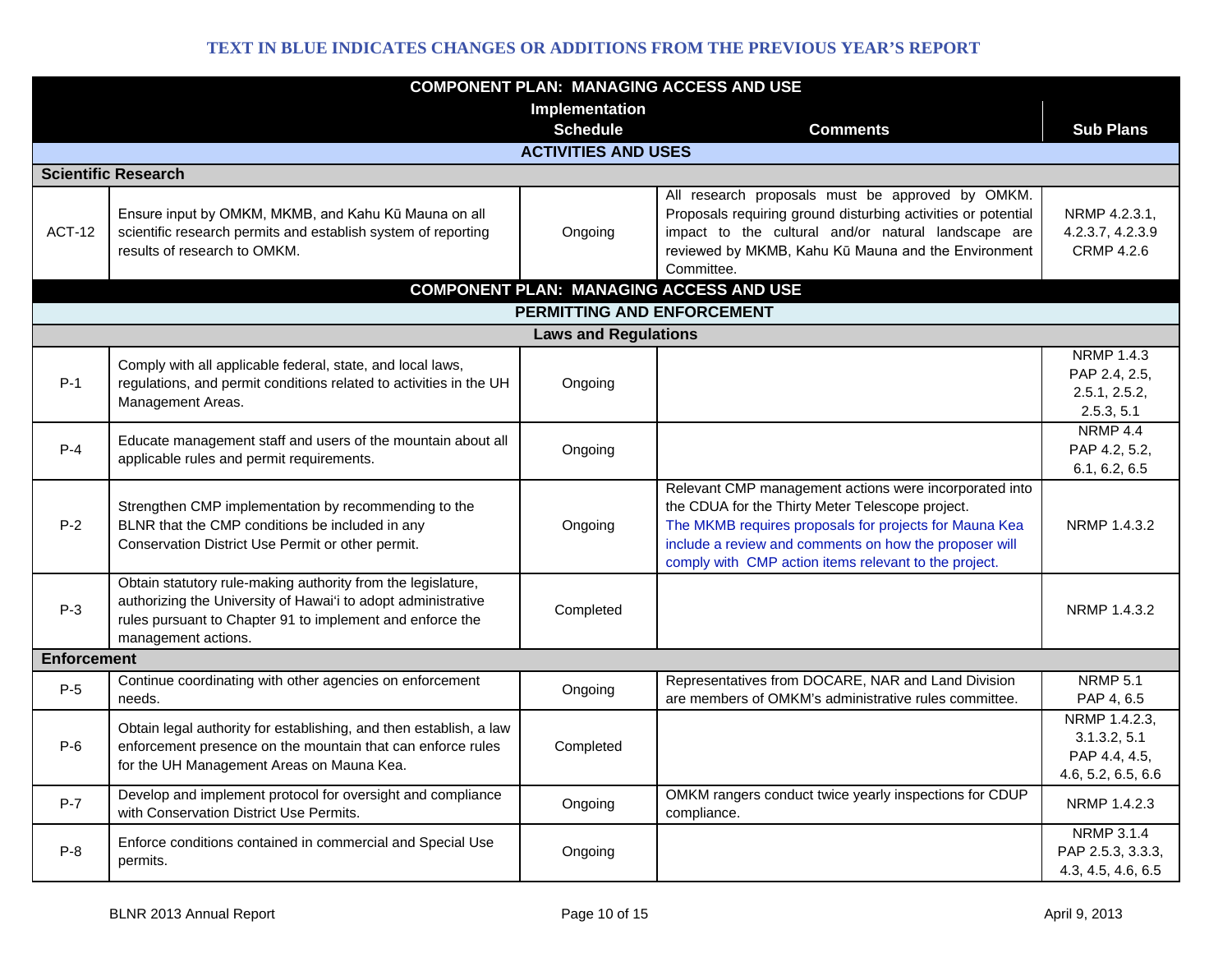| <b>COMPONENT PLAN: MANAGING THE BUILT ENVIRONMENT</b> |                                                                                                                                                                                                                   |                                       |                                                                                                                                                                                                                                                                                                                                                                                                                                                       |                                                                  |
|-------------------------------------------------------|-------------------------------------------------------------------------------------------------------------------------------------------------------------------------------------------------------------------|---------------------------------------|-------------------------------------------------------------------------------------------------------------------------------------------------------------------------------------------------------------------------------------------------------------------------------------------------------------------------------------------------------------------------------------------------------------------------------------------------------|------------------------------------------------------------------|
|                                                       |                                                                                                                                                                                                                   | Implementation<br><b>Schedule</b>     | <b>Comments</b>                                                                                                                                                                                                                                                                                                                                                                                                                                       | <b>Sub Plans</b>                                                 |
|                                                       |                                                                                                                                                                                                                   | <b>INFRASTRUCTURE AND MAINTENANCE</b> |                                                                                                                                                                                                                                                                                                                                                                                                                                                       |                                                                  |
|                                                       | <b>Routine Maintenance</b>                                                                                                                                                                                        |                                       |                                                                                                                                                                                                                                                                                                                                                                                                                                                       |                                                                  |
| $IM-1$                                                | Develop and implement an OMMP.                                                                                                                                                                                    | In Progress                           | Draft of plan is being developed.                                                                                                                                                                                                                                                                                                                                                                                                                     |                                                                  |
| $IM-2$                                                | Reduce impacts from operations and maintenance activities by                                                                                                                                                      | In-Progress                           | A draft of a cultural and natural resources orientation                                                                                                                                                                                                                                                                                                                                                                                               | <b>NRMP 4.4</b>                                                  |
|                                                       | educating personnel about Mauna Kea's unique resources.                                                                                                                                                           | Ongoing                               | program has been developed.                                                                                                                                                                                                                                                                                                                                                                                                                           |                                                                  |
| $IM-5$                                                | Develop and implement a Debris Removal, Monitoring and<br>Prevention Plan.                                                                                                                                        | Ongoing                               | Trash from the HP facilities and Visitor Information Station<br>are removed daily. Each observatory removes trash from<br>their respective facilities. Rangers routinely check for and<br>pick up trash and debris while on their daily patrols.<br>Rangers pick up and map the location of trash at the<br>parking lot near the trail head to Lake Waiau (NAR). The<br>amount of trash decreased following the installation of a<br>portable toilet. | NRMP 4.2.3.5<br>CRMP 4.1.4,<br>4.3.4                             |
| $IM-3$                                                | Conduct historic preservation review for maintenance activities<br>that will have an adverse effect on historic properties.                                                                                       | In Progress                           | OMKM is currently developing a Programmatic Agreement<br>relating to maintenance activities that will be submitted to<br><b>State Historic Preservation Division</b>                                                                                                                                                                                                                                                                                  | CRMP 4.1.3                                                       |
| $IM-4$                                                | Evaluate need for and feasibility of a vehicle wash station near<br>Hale Pōhaku, and requiring that vehicles be cleaned.                                                                                          | Short-term                            |                                                                                                                                                                                                                                                                                                                                                                                                                                                       | NRMP 4.2.3.7                                                     |
| $IM-6$                                                | Develop and implement an erosion inventory and assessment<br>plan.                                                                                                                                                | Long-term                             |                                                                                                                                                                                                                                                                                                                                                                                                                                                       | NRMP 3.2.4,<br>4.1.4.2, 4.2.3.4<br>PAP 2.6.3,<br>6.3, 6.4        |
| $IM-7$                                                | Prepare a plan, in collaboration with the Department of<br>Defense, to remove military wreckage from a remote area of<br>the UH Management Areas, while ensuring protection of<br>natural and cultural resources. | Mid-term                              |                                                                                                                                                                                                                                                                                                                                                                                                                                                       | CRMP 4.3.4.1                                                     |
| <b>Infrastructure</b>                                 |                                                                                                                                                                                                                   |                                       |                                                                                                                                                                                                                                                                                                                                                                                                                                                       |                                                                  |
| $IM-10$                                               | Evaluate need for additional public restroom facilities in the<br>summit region and at Hale Pōhaku, and install close-contained<br>zero waste systems if necessary.                                               | In Progress                           | A CIP request was submitted to study and design<br>improvements at the Mid-level facilities and summit access<br>road.                                                                                                                                                                                                                                                                                                                                | NRMP 3.1.3.1<br>3.2.3, 4.2.3.3<br>PAP 5.2, 6.4, 6.6,<br>6.7, 6.8 |
| $IM-8$                                                | Assess feasibility of paving the Summit Access Road.                                                                                                                                                              | In Progress                           | A CIP request was submitted to study and design<br>improvements at the Mid-level facilities and summit access<br>road.                                                                                                                                                                                                                                                                                                                                | <b>NRMP 4.2.3</b>                                                |
| $IM-9$                                                | Evaluate need for additional parking lots and vehicle pullouts<br>and install if necessary.                                                                                                                       | Mid-term                              |                                                                                                                                                                                                                                                                                                                                                                                                                                                       | NRMP 3.1.1.2.3<br>PAP 5.2, 5.4, 6.7                              |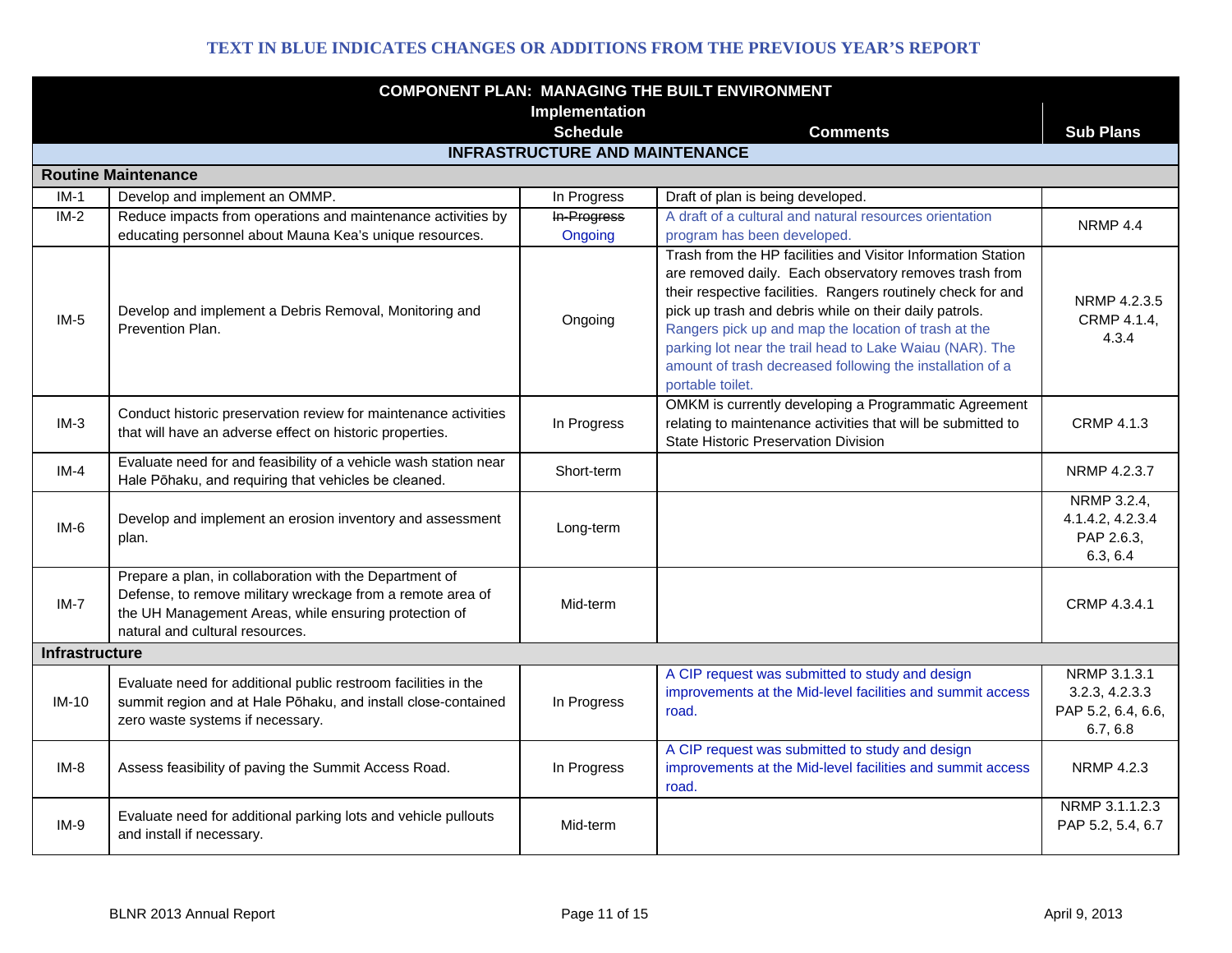|         | <b>COMPONENT PLAN: MANAGING THE BUILT ENVIRONMENT</b><br>Implementation                                                                                                                                        |                 |                                                                                                                              |                  |
|---------|----------------------------------------------------------------------------------------------------------------------------------------------------------------------------------------------------------------|-----------------|------------------------------------------------------------------------------------------------------------------------------|------------------|
|         |                                                                                                                                                                                                                | <b>Schedule</b> | <b>Comments</b>                                                                                                              | <b>Sub Plans</b> |
|         | <b>Sustainable Technologies</b>                                                                                                                                                                                |                 |                                                                                                                              |                  |
| $IM-11$ | Encourage existing facilities and new development to<br>incorporate sustainable technologies, energy efficient<br>technologies, and LEED standards, whenever possible, into<br>facility design and operations. | As needed       |                                                                                                                              |                  |
| $IM-12$ | Conduct energy audits to identify energy use and system<br>inefficiencies, and develop solutions to reduce energy usage.                                                                                       | Short-Term      | This was initially scheduled for Immediate implementation<br>but has been deferred to Short Term implementation.             | NRMP 4.2.3.3     |
| $IM-13$ | Conduct feasibility assessment, in consultation with Hawaii<br>Electric Light Company, on developing locally-based alternative<br>energy sources.                                                              | Mid-term        | Mauna Kea Support Services is currently looking at the<br>feasibility of installing a photo voltaic system at Hale<br>Pohaku | NRMP 3.1.1.2.3   |
| $IM-14$ | Encourage observatories to investigate options to reduce the<br>use of hazardous materials in telescope operations.                                                                                            | Short-Term      |                                                                                                                              |                  |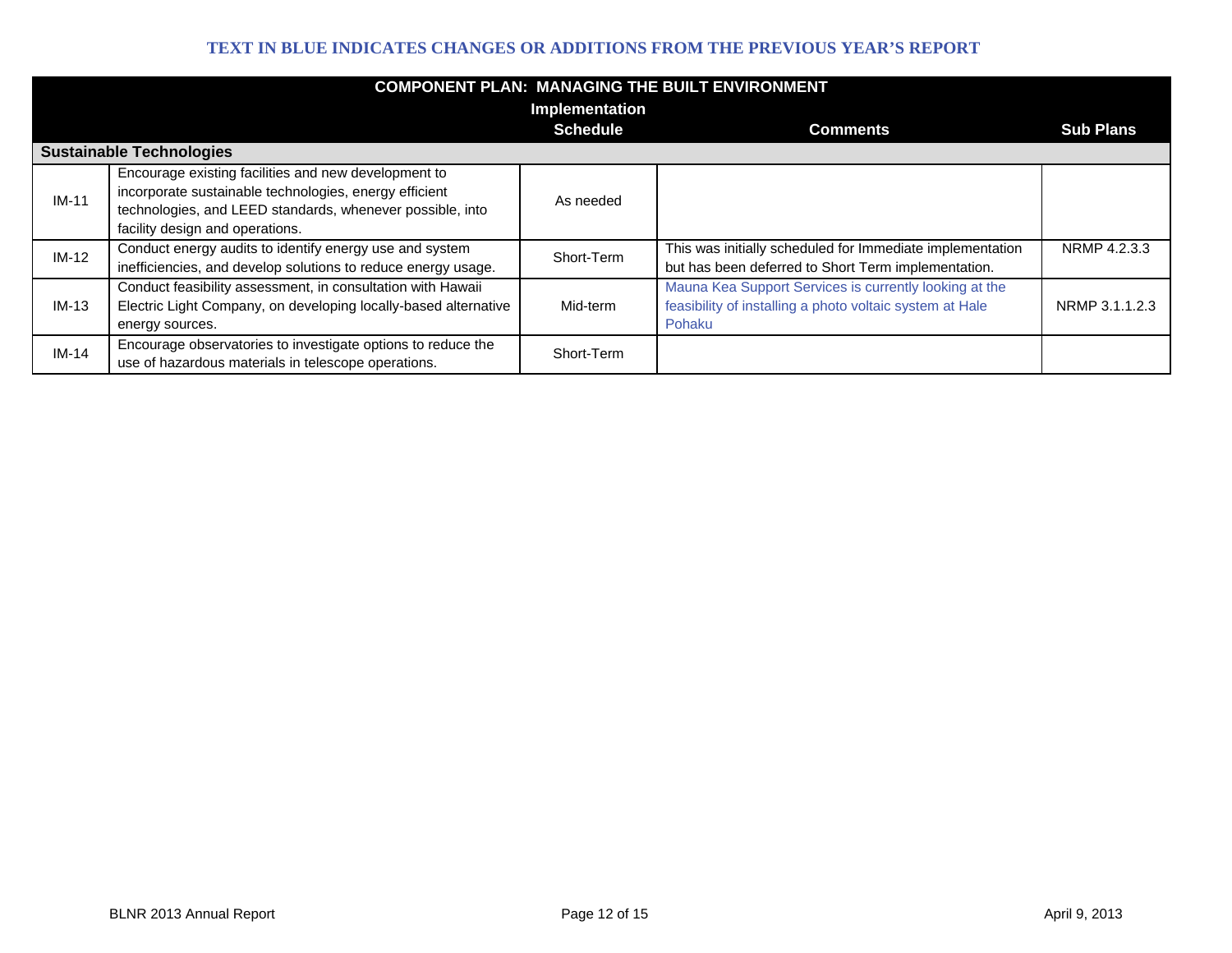|             | <b>COMPONENT PLAN: MANAGING THE BUILD ENVIRONMENT</b>                                                                                                                                                 |                                |                                                             |                          |
|-------------|-------------------------------------------------------------------------------------------------------------------------------------------------------------------------------------------------------|--------------------------------|-------------------------------------------------------------|--------------------------|
|             |                                                                                                                                                                                                       | Implementation                 |                                                             |                          |
|             |                                                                                                                                                                                                       | <b>Schedule</b>                | <b>Comments</b>                                             | <b>Sub Plans</b>         |
|             |                                                                                                                                                                                                       | <b>CONSTRUCTION GUIDELINES</b> |                                                             |                          |
|             | <b>General Requirements</b>                                                                                                                                                                           |                                |                                                             |                          |
| $C-1$       | Require an independent construction monitor who has<br>oversight and authority to insure that all aspects of<br>ground based work comply with protocols and permit<br>requirements.                   | As needed                      |                                                             | NRMP 3.2, 4.2            |
|             | <b>Best Management Practices</b>                                                                                                                                                                      |                                |                                                             |                          |
| $C-2$       | Require use of Best Management Practices Plan for<br><b>Construction Practices.</b>                                                                                                                   | As needed                      |                                                             | <b>NRMP 4.2.3</b>        |
| $C-3$       | Develop, prior to construction, a rock movement plan.                                                                                                                                                 | As needed                      |                                                             | NRMP 4.2.3.1             |
| $C-4$       | Require contractors to provide information from<br>construction activities to OMKM for input into OMKM<br>information databases.                                                                      | As needed                      |                                                             |                          |
| $C-5$       | Require on-site monitors (e.g., archaeologist, cultural<br>resources specialist, entomologist) during construction,<br>as determined by the appropriate agency.                                       | As needed                      |                                                             | <b>CRMP 4.2.7</b>        |
| $C-6$       | Conduct required archaeological monitoring during<br>construction projects per SHPD approved plan                                                                                                     | As needed                      |                                                             | <b>CRMP 4.2.7</b>        |
| $C-7$       | Education regarding historical and cultural significance                                                                                                                                              | As needed                      |                                                             | NRMP 4.4                 |
| $C-8$       | Education regarding environment, ecology and natural<br>resources                                                                                                                                     | As needed                      |                                                             | NRMP 4.4                 |
| $C-9$       | Inspection of construction materials                                                                                                                                                                  | As needed                      |                                                             | NRMP 4.2.3.7             |
|             |                                                                                                                                                                                                       |                                | SITE RECYCLING, DECOMMISSIONING, DEMOLITION AND RESTORATION |                          |
| <b>SR-1</b> | Require observatories to develop plans to recycle or<br>demolish facilities once their useful life has ended, in<br>accordance with their sublease requirements, identifying<br>all proposed actions. | As needed                      |                                                             | NRMP 4.3.3.4.1           |
| <b>SR-2</b> | Require observatories to develop a restoration plan in<br>association with decommissioning, to include an<br>environmental cost-benefit analysis and a cultural<br>assessment.                        | As needed                      |                                                             | <b>NRMP</b><br>4.3.3.4.1 |
| SR-3        | Require any future observatories to consider site<br>restoration during project planning and include provisions<br>in subleases for funding of full restoration.                                      | As needed                      |                                                             | <b>NRMP</b><br>4.3.3.4.1 |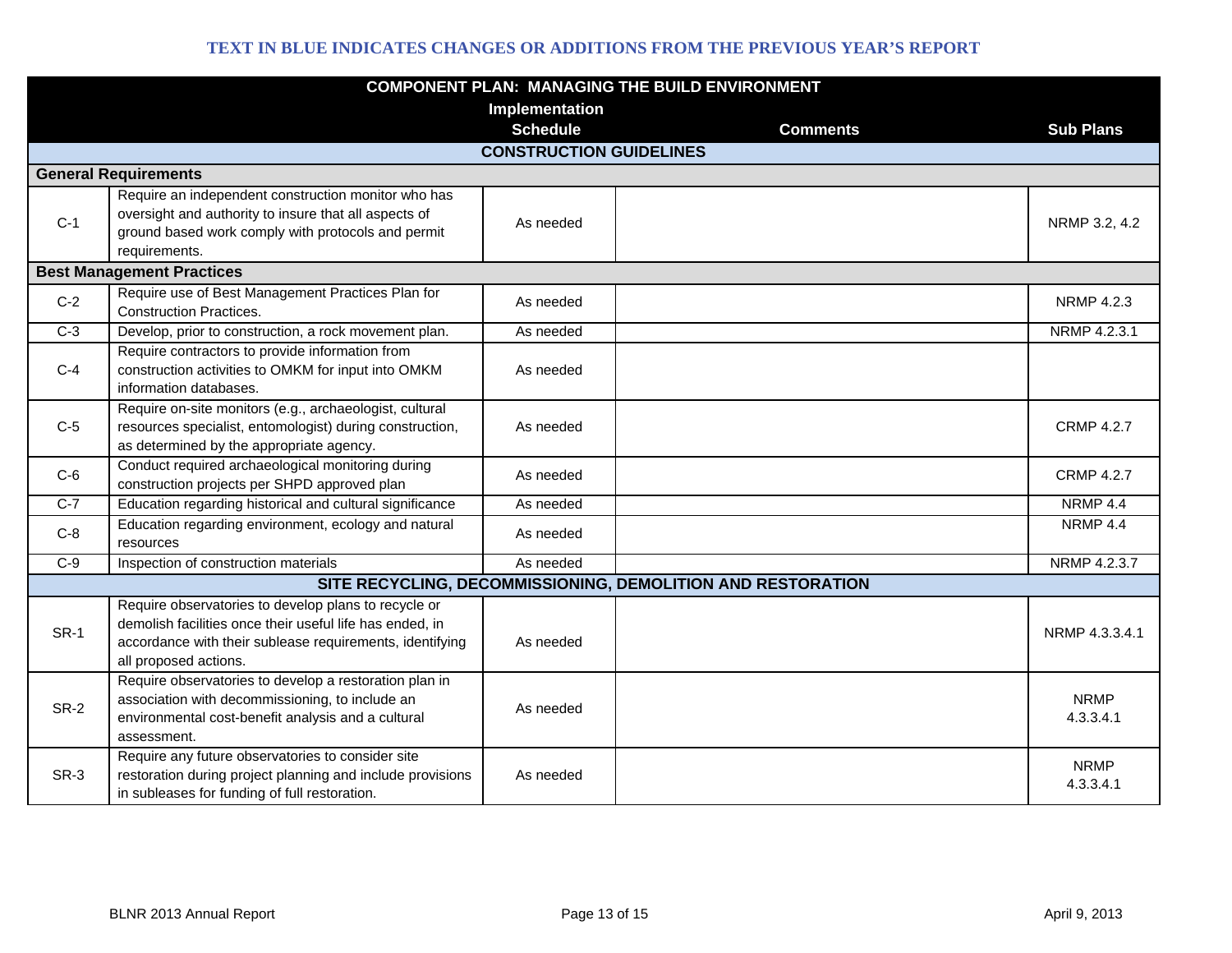| <b>COMPONENT PLAN: MANAGING THE BUILD ENVIRONMENT</b> |                                                                                                                                                                                                                                                                                                                                                                                            |                 |                                                                                                                                                                  |                   |  |  |  |
|-------------------------------------------------------|--------------------------------------------------------------------------------------------------------------------------------------------------------------------------------------------------------------------------------------------------------------------------------------------------------------------------------------------------------------------------------------------|-----------------|------------------------------------------------------------------------------------------------------------------------------------------------------------------|-------------------|--|--|--|
| Implementation                                        |                                                                                                                                                                                                                                                                                                                                                                                            |                 |                                                                                                                                                                  |                   |  |  |  |
|                                                       |                                                                                                                                                                                                                                                                                                                                                                                            | <b>Schedule</b> | <b>Comments</b>                                                                                                                                                  | <b>Sub Plans</b>  |  |  |  |
| <b>CONSIDERATION OF FUTURE LAND USE</b>               |                                                                                                                                                                                                                                                                                                                                                                                            |                 |                                                                                                                                                                  |                   |  |  |  |
| <b>Facility Planning Guidelines</b>                   |                                                                                                                                                                                                                                                                                                                                                                                            |                 |                                                                                                                                                                  |                   |  |  |  |
| FLU-1                                                 | Follow design guidelines presented in the 2000 Master<br>Plan.                                                                                                                                                                                                                                                                                                                             | Ongoing         | The Design Review Process, which incorporated the 2000<br>Master Plan's design guidelines, are being used in the review<br>of the Thirty Meter Telescope project | <b>NRMP 5.1.1</b> |  |  |  |
| FLU-2                                                 | Develop a map with land-use zones in the Astronomy<br>Precinct based on updated inventories of cultural and<br>natural resources, to delineate areas where future land<br>use will not be allowed and areas where future land use<br>will be allowed but will require compliance with<br>prerequisite studies or analysis prior to approval of<br><b>Conservation District Use Permit.</b> | Short-Term      | This was originally listed for Immediate implementation.<br>However, this task will require additional data gathered from<br>baseline surveys of the resources.  | NRMP 4.3.3.1      |  |  |  |
| FLU-3                                                 | Require cataloguing of initial site conditions for use<br>when conducting site restoration.                                                                                                                                                                                                                                                                                                | As needed       |                                                                                                                                                                  |                   |  |  |  |
| FLU-4                                                 | Require project specific visual rendering of both pre- and<br>post-project settings to facilitate analysis of potential<br>impacts to view planes.                                                                                                                                                                                                                                         | As needed       |                                                                                                                                                                  | NRMP 4.1.4.11     |  |  |  |
| FLU-5                                                 | Require an airflow analysis on the design of proposed<br>structures to assess potential impacts to aeolian<br>ecosystems.                                                                                                                                                                                                                                                                  | As needed       |                                                                                                                                                                  | NRMP 4.1.4.4      |  |  |  |
| FLU-6                                                 | Incorporate habitat mitigation plans into project planning<br>process.                                                                                                                                                                                                                                                                                                                     | As needed       |                                                                                                                                                                  | NRMP 4.3.3.3      |  |  |  |
| FLU-7                                                 | Require use of close-contained zero-discharge waste<br>systems for any future development in the summit<br>region, from portable toilets to observatory restrooms, if<br>feasible.                                                                                                                                                                                                         | As needed       |                                                                                                                                                                  | NRMP 3.1.1.2.6    |  |  |  |